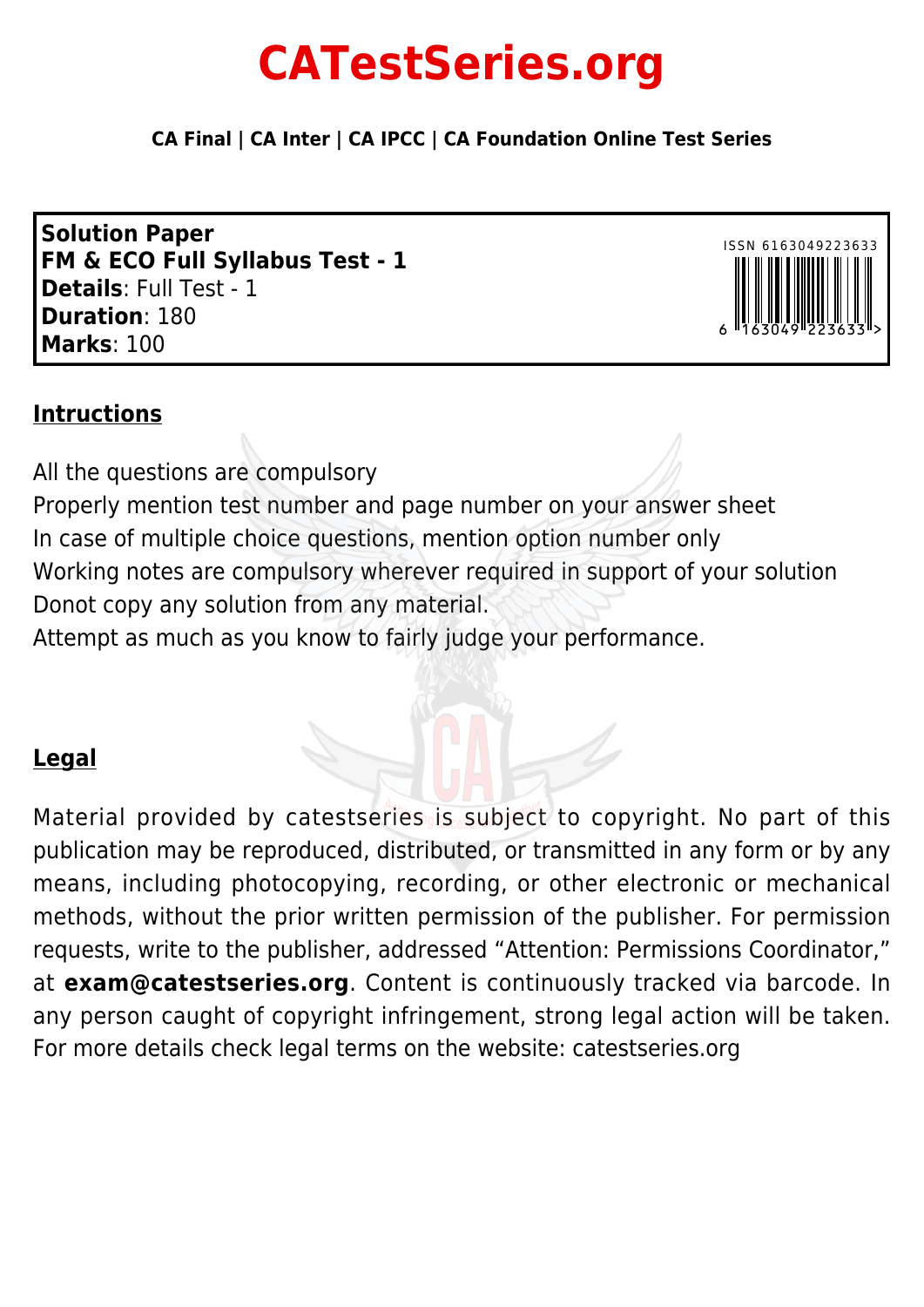#### **A – 1**

**(a)** Total Assets = Rs 20 Crores

Total Asset Turnover Ratio = 2.5

Hence, Total Sales =  $20 \times 2.5$  = Rs 50 Crores

 $\mathbb{Z}$ 

|                                                                  | <b>(Rs in Crores)</b> |
|------------------------------------------------------------------|-----------------------|
| <b>Sales</b>                                                     | 50.00                 |
| Less: Variable Operating Cost @ 65%                              | 32.50                 |
| Contribution                                                     | 17.50                 |
| Less: Fixed Cost (other than Interest)                           | 4.00                  |
| <b>EBIT</b>                                                      | 13.50                 |
| <b>Less: Interest on Debentures (15% <math>\times</math> 10)</b> | 1.50                  |
| <b>PBT</b>                                                       | 12.00                 |
| Less: Tax $@$ 30%                                                | 3.60                  |
| <b>PAT</b>                                                       | 8.40                  |

**Computation of Profit after Tax (PAT)**

(i) Earnings per Share

 $EPS = 5.40$  CroresNumber of Equity Shares = 8.40 Crores50,00,000 = Rs 16.80

It indicates the amount the company earns per share. Investors use this as a guide while valuing the share and making investment decisions. It is also a indicator used in comparing firms within an industry or industry segment.

(ii) Operating Leverage

Operating Leverage = ContributionEBIT = 17.5012.00= 1.296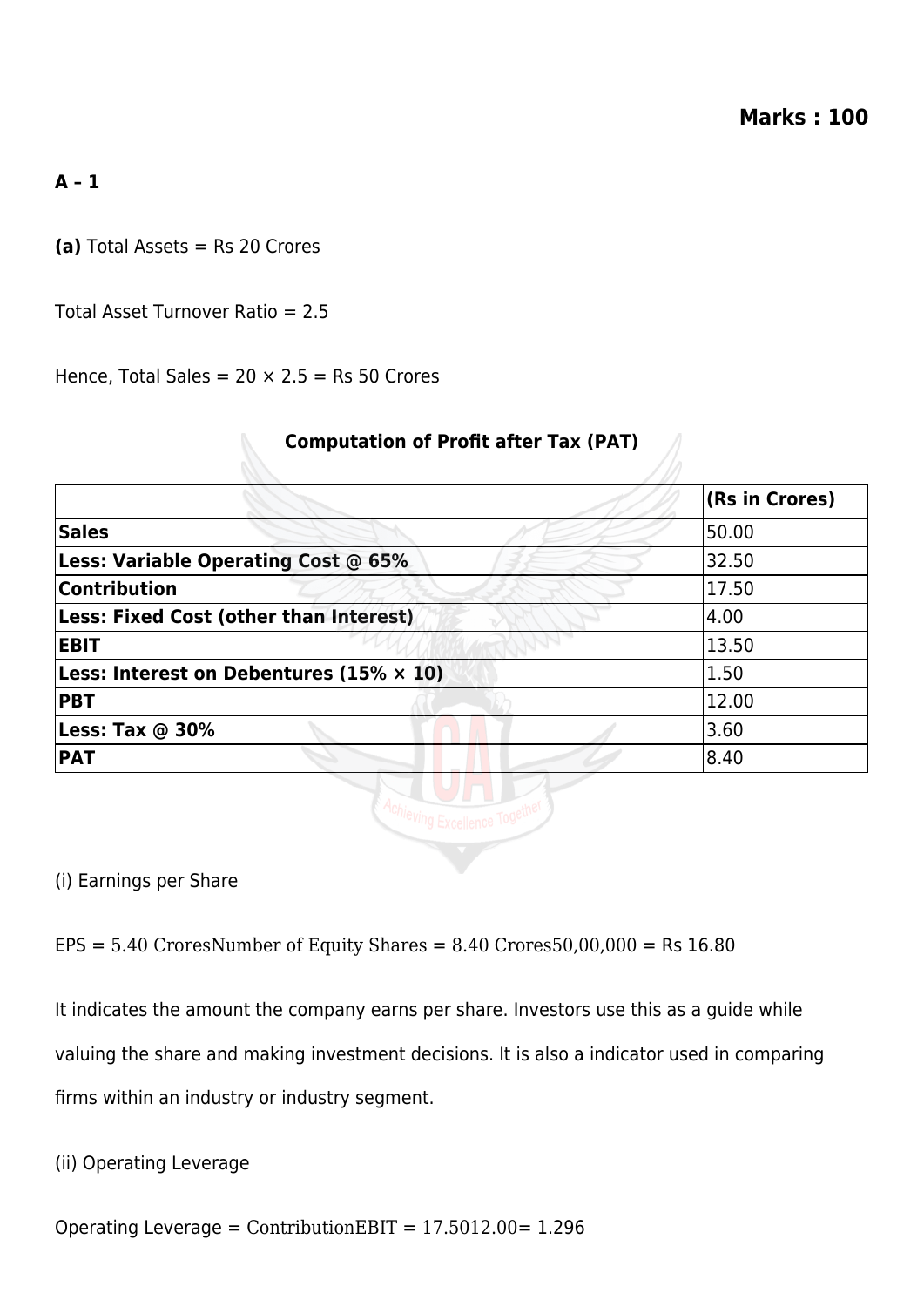It indicates the choice of technology and fixed cost in cost structure. It is level specific. When firm operates beyond operating break-even level, then operating leverage is low. It indicates sensitivity of earnings before interest and tax (EBIT) to change in sales at a particular level.

(iii) Financial Leverage

Financial Leverage =  $EBITPBT = 13.5012.00 = 1.125$ 

The financial leverage is very comfortable since the debt service obligation is small vis-à-vis EBIT.

(iv) Combined Leverage

Combined Leverage =  $ContributionEBIT \times EBITPBT$ 

 $Or = Operating Leverage \times Financial Leverage$ 

 $= 1.296 \times 1.125 = 1.458$ 

The combined leverage studies the choice of fixed cost in cost structure and choice of debt in capital structure. It studies how sensitive the change in EPS is vis-à-vis change in sales. The leverages - operating, financial and combined are measures of risk.

#### **(b)**

Long-term debtNet Worth  $=0.5$  = Long-term debt2,00,000

Long-term debt = Rs.  $1,00,000$ 

Total liabilities and net worth = Rs.  $4,00,000$ 

Total assets =  $Rs. 4,00,000$ 

SalesTotal assets  $=2.5=$  Sales $4,00,000 =$  Sales  $=$  Rs 10,00,000

Cost of goods sold =  $(0.9)$  (Rs. 10,00,000) = Rs. 9,00,000.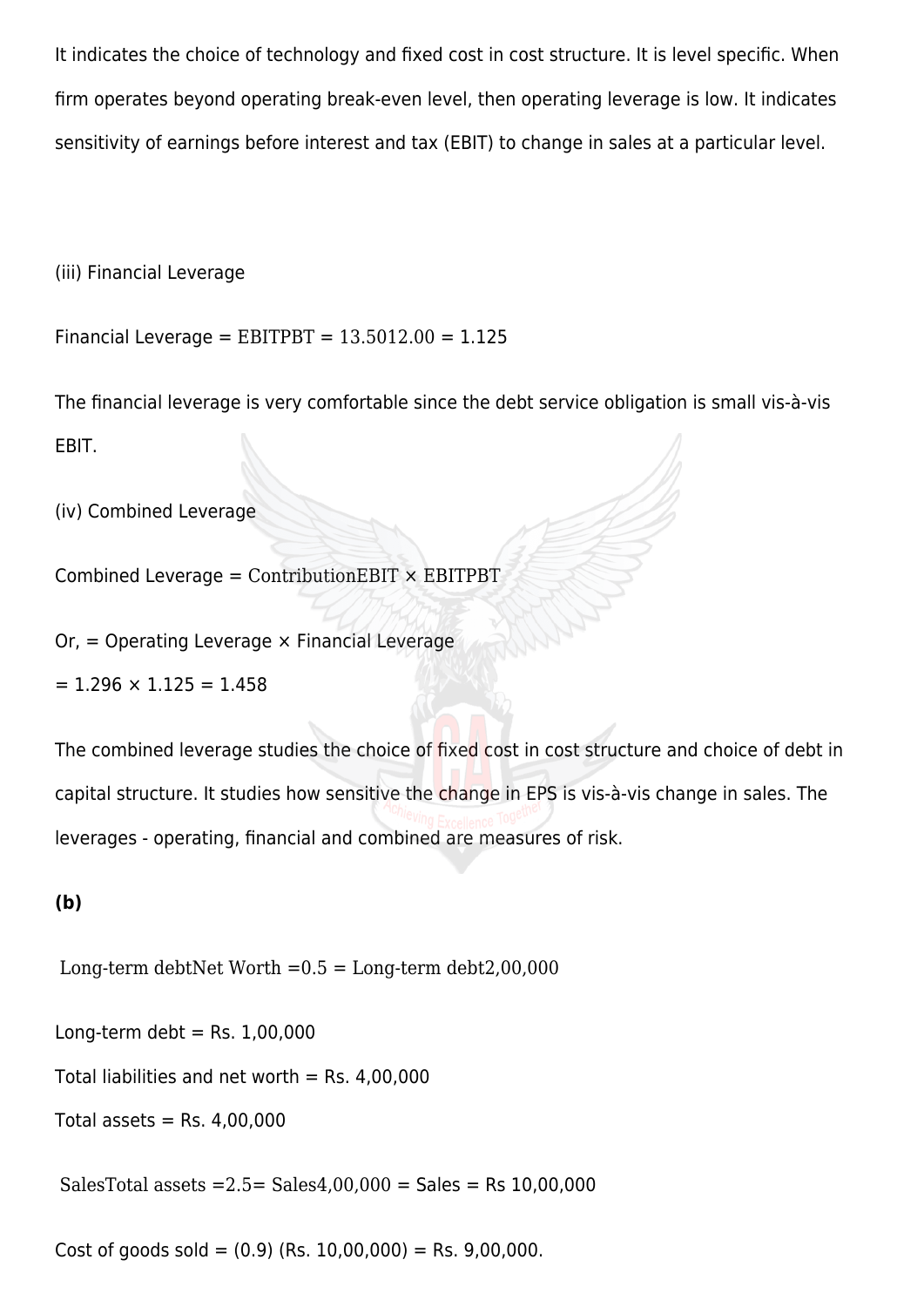Cost of goods soldInventory =  $9,00,000$ Inventory =  $9$  = Inventory = Rs 1,00,000

Receivables  $\times 36010,00,000 = 18$  days

 $Receivables = Rs. 50,000$ 

 $Cash+50,0001,00,000 = 1$ 

 $Cash = Rs. 50,000$ 

Plant and equipment = Rs.  $2,00,000$ 

#### **Balance Sheet**

|                            | Rs.      |                                     | IRs.     |
|----------------------------|----------|-------------------------------------|----------|
| <b>Cash</b>                | 50,000   | <b>Notes and payables</b>           | 1,00,000 |
| <b>Accounts receivable</b> | 50,000   | Long-term debt                      | 1,00,000 |
| <i><b>Inventory</b></i>    | 1,00,000 | <b>Common stock</b>                 | 1,00,000 |
| <b>Plant and equipment</b> | 2,00,000 | <b>Retained earnings</b>            | 1,00,000 |
| <b>Total assets</b>        | 4,00,000 | <b>Total liabilities and equity</b> | 4,00,000 |

**(C)**

#### **(i) Statement showing value of the firm**

|                                                    | <b>Rs</b>  |
|----------------------------------------------------|------------|
| Net operating income/EBIT                          | 5,00,000   |
| Less: Interest on debentures (10% of Rs 15,00,000) | (1,50,000) |
| Earnings available for equity holders              | 3,50,000   |
| Total cost of capital $(K_0)$ (given)              | 15%        |
| Value of the firm $V = EBITK0 = 5,00,0000.15$      | 33,33,333  |

#### **(ii) Calculation of cost of equity**

|                                                                      | <b>IRs</b> |
|----------------------------------------------------------------------|------------|
| Market value of debt (D)                                             | 15,00,000  |
| Market value of equity (s) $S = V - D = Rs 33,33,333 - Rs 15,00,000$ | 18,33,333  |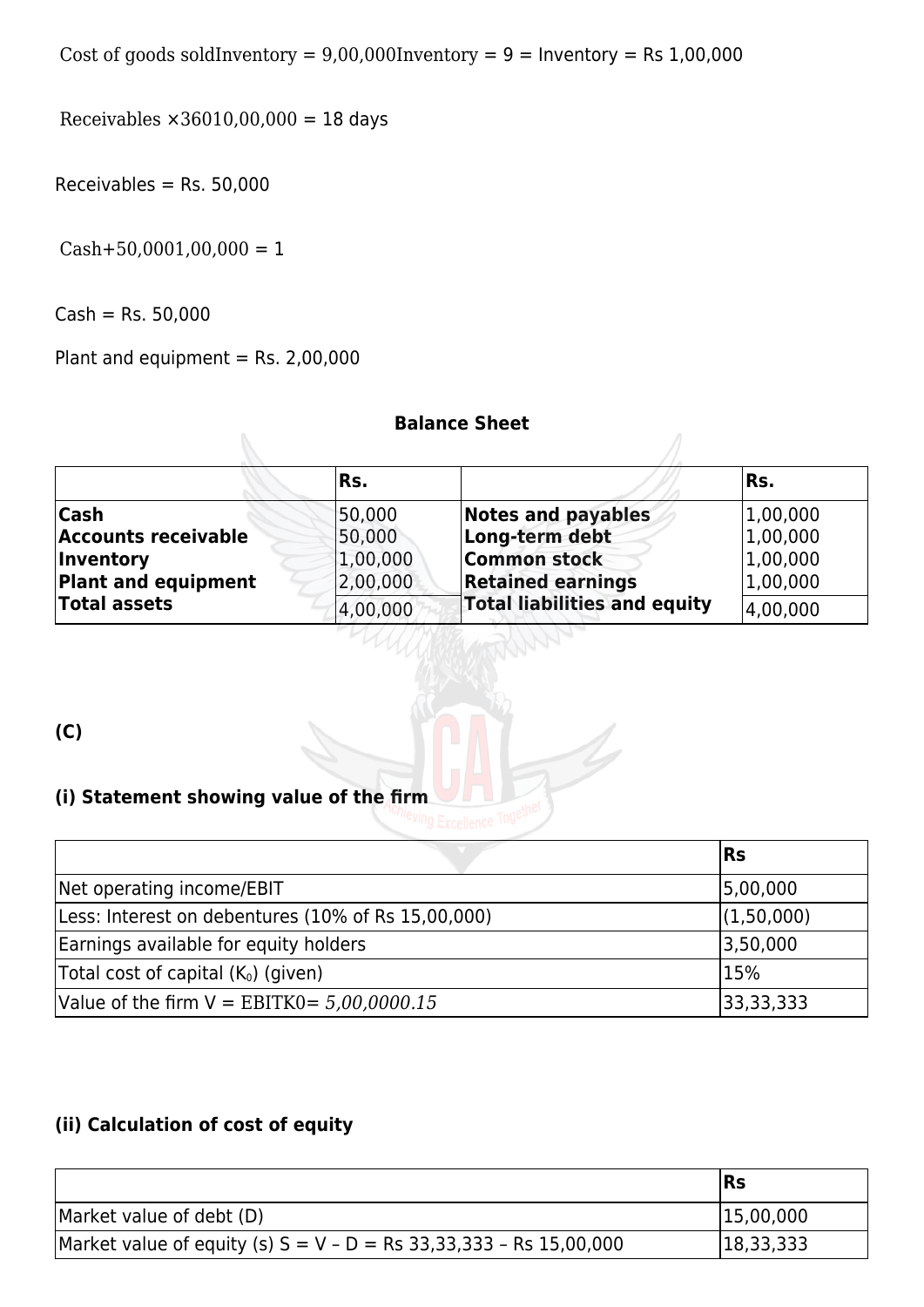$K_e$  = Earnings availble for equity holders Value of equity (S)

Or, = EBIT-Interest paid on debtMarket value of equity = Rs  $3,50,000Rs$  18,33,333 = 19.09%

OR

 $K_{o} = K_{e}(SV) K_{d}(DV)$ 

 $K_{o} = K_{e}(VS) - K_{d}(DS)$ 

 $= 0.15 (33,33,33318,33,333) - 0.10(15,00,00018,33,333)$ 

 $= 118,33,3333$  [(0.15  $\times$  33,33,333) – 0(0.10  $\times$  15,00,000)]

HA

 $= 118,33,3333$  [5,00,000 - 1,50,000] = 19.09%

**(d)**

#### **(i) Computation of Earnings per share (EPS)**

| Plants                                                   | A                              | B                                    | C                                   |
|----------------------------------------------------------|--------------------------------|--------------------------------------|-------------------------------------|
|                                                          |                                |                                      |                                     |
| <b>Earnings before interest and</b><br>tax (EBIT)        | 80,000                         | 80,000                               | 80,000                              |
| <b>Less: Interest charges</b>                            |                                | (8,000)<br>$(8\% \times$ Rs 1 lakhs) |                                     |
| <b>Earnings before tax (EBT)</b>                         | 80,000                         | 72,000                               | 80,000                              |
| Less: Tax $(\textcircled{a} 50\%)$                       | (40,000)                       | (36,000)                             | (40,000)                            |
| <b>Earnings after tax (EAT)</b>                          | 40,000                         | 36,000                               | 40,000                              |
| <b>Less: Preference Dividend</b>                         |                                |                                      | (8,000)<br>$(8\% \times$ Rs 1 lakh) |
| <b>Earnings available for Equity</b><br>shareholders (A) | 40,000                         | 36,000                               | 32,000                              |
| No. of Equity shares (B)                                 | 10,000 (Rs 2)<br>lakh / Rs 20) | 5,000 (Rs 1 lakh /<br><b>Rs 20)</b>  | 5,000 (Rs 1 lakh / Rs<br>(20)       |
| EPS Rs. [(A) ÷ (B)]                                      | 4                              | 7.20                                 | 6.40                                |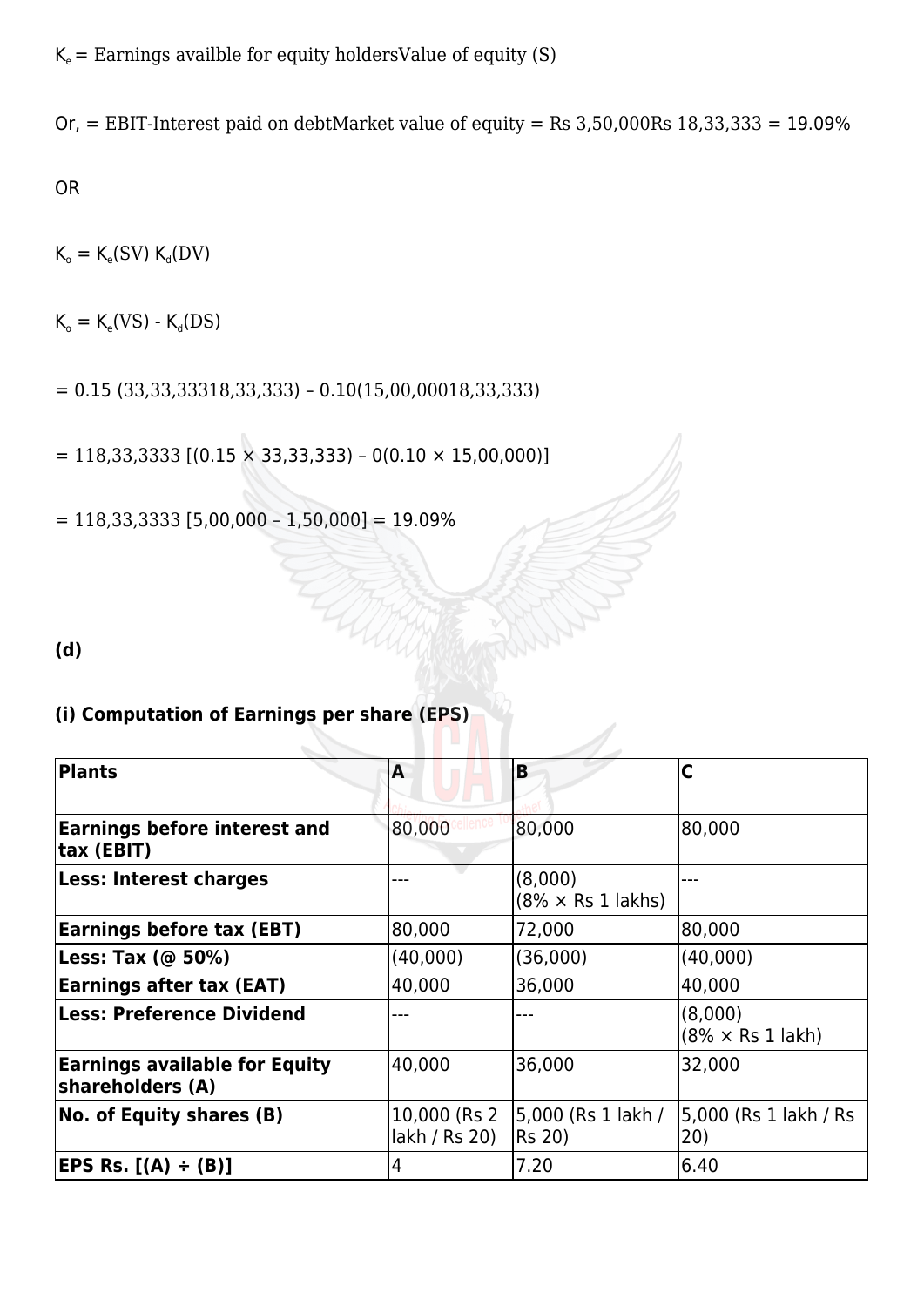#### **(ii) Calculation of Financial Break-even point**

Financial break-even point is the earnings which are equal to the fixed finance charges and preference dividend.

Part A: Under this plan there is no interest or preference dividend payment hence, the Financial Break-even point will be zero.

Plan B: Under this plan there is an interest payment of Rs. 8,000 and no preference dividend, hence, the Financial Break-even point will be Rs. 8,000 (Interest charges).

Plan C: Under this plan there is no interest payment but an after tax preference dividend of Rs. 8,000 is paid. Hence, the Financial Break-even point will be before tax earnings of Rs. 16,000  $(i.e.$  Rs. 8,000  $\div$  0.5 = Rs. 16,000.)

**(iii) Computation of indifference point between the plans.** The indifference between two alternative methods of financing is calculated by applying the following formula.

 $EBIT-I1(1-T)E1 = EBIT-I2(1-T)E2$ 

Where,

EBIT = Earnings before interest and tax.

 $I_1$  = Fixed charges (interest or pref. dividend) under Alternative

 $I_2$  = Fixed charges (interest or pref. dividend) under Alternative

 $T = Tax rate$ 

 $E_1$  = No. of equity shares in Alternative T

 $E_2$  = No. of equity shares in Alternative 2

Now, we can calculate indifference point between different plans of financing.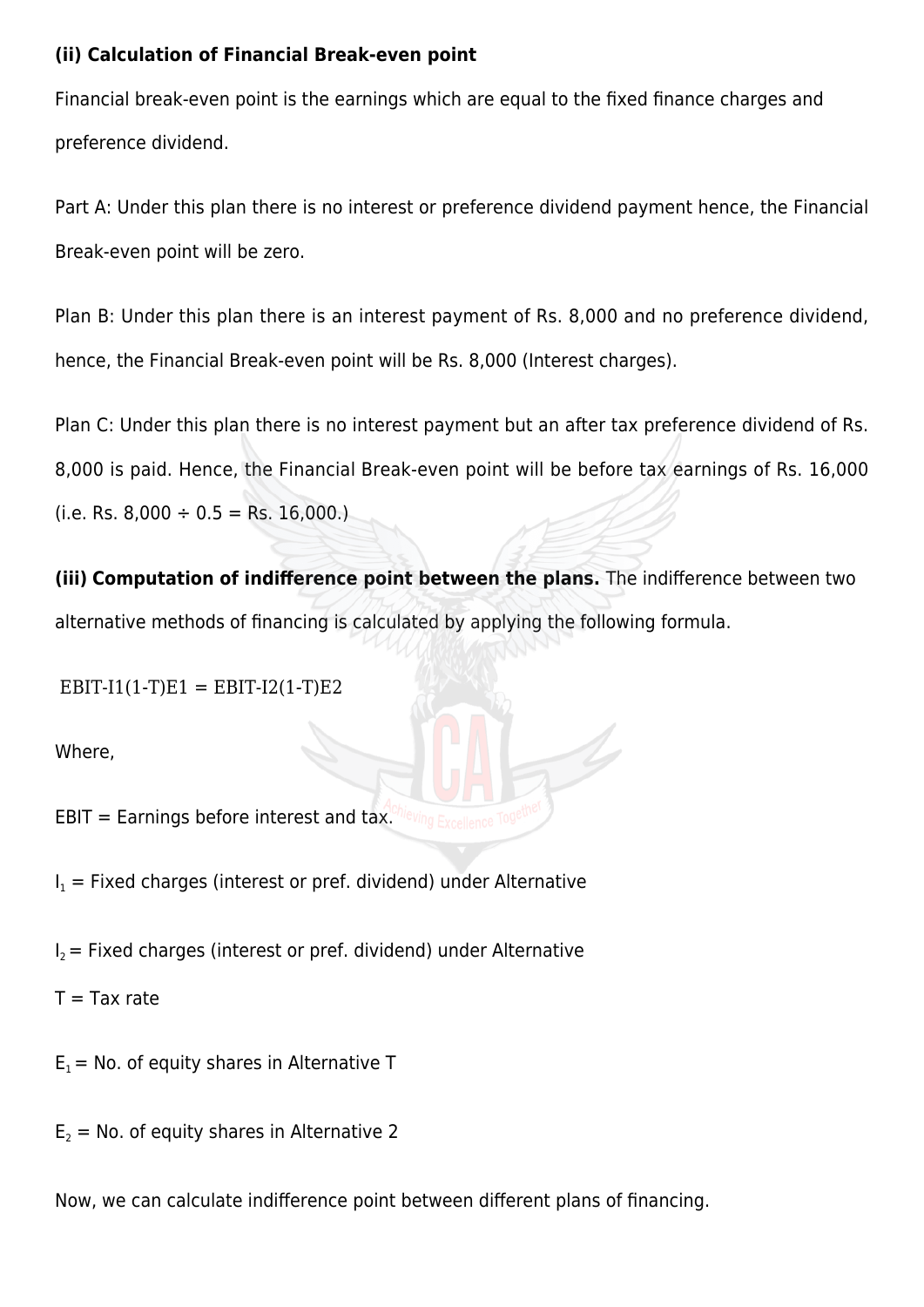1. Indifference point where EBIT of Plan A and Plan B is equal.

EBIT-  $0(1-0.5)10,000 =$  EBIT-8,000(1-0.5)5,000

 $0.5$  EBIT  $(5,000) = (0.5$  EBIT  $- 4,000)$   $(10,000)$ 

 $0.5$  EBIT = EBIT - 8,000

 $0.5$  EBIT = 8,000

 $EBIT = 16,000$ 

2. Indifference point where EBIT of Plan A and Plan C is equal.

EBIT-  $0(1-0.5)10,000 =$  EBIT-01-0.5- 8,0005,000

 $0.5$  EBIT10,000 = 0.5 EBIT-8,0005,000

 $0.25$  EBIT =  $0.5$  EBIT - 8,000

 $0.25$  EBIT = 8,000

 $EBIT = Rs 32,000$ 

3. Indifference point where EBIT of Plan B and Plan C are equal.

EBIT- 8,000(1-0.5)5,000 = EBIT-01-0.5- 8,0005,000

0.5 EBIT – 4,000 = 0.5 EBIT – 8,000

There is no indifference point between the financial plans B and C. It can be seen that Financial Plan B dominates Plan C. Since, the financial breakeven point of the former is only Rs. 8,000 but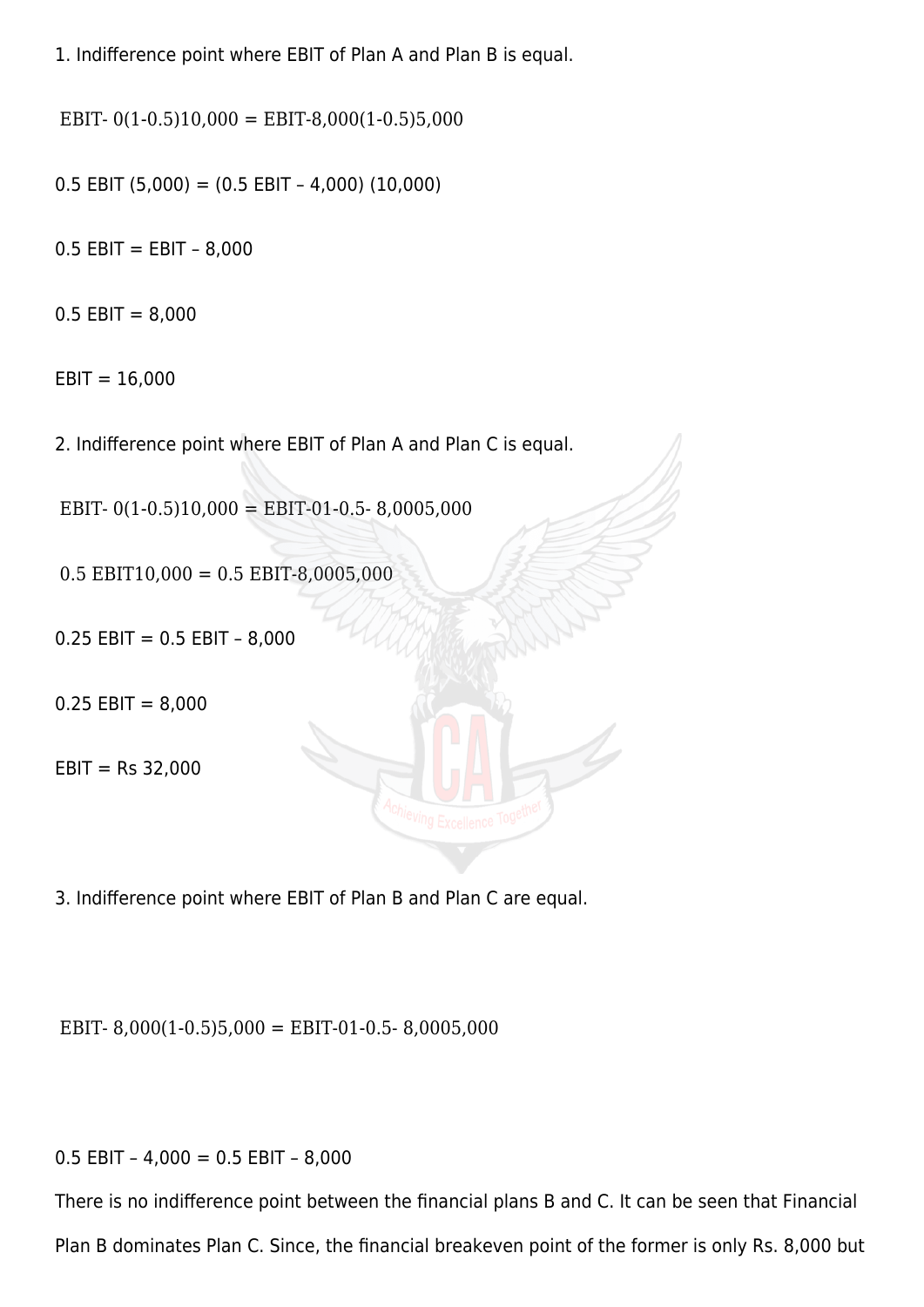in case of latter it is Rs. 16,000.

#### **A – 2**

| (a)                 | (i) | Net | <b>Present</b>                                                                            | Value |
|---------------------|-----|-----|-------------------------------------------------------------------------------------------|-------|
| <b>Calculations</b> |     |     |                                                                                           |       |
|                     |     |     |                                                                                           |       |
| Project A           |     |     | $= (60,000) + 30,000 \times .8696 + 25,000 \times .7561 + 25,000 \times .6575 =$          |       |
| 1,428               |     |     |                                                                                           |       |
| Project B           |     |     | $=$ (30,000) + (20,000) × .8696 + 25,000 × .7561 + 45,000 × .6575 =                       |       |
| 1,098               |     |     |                                                                                           |       |
| Project C           |     |     | $= (40,000) + (50,000) \times .8696 + 60,000 \times .7561 + 70,000 \times .6575 =$        |       |
| 7,911               |     |     |                                                                                           |       |
| Project D           |     |     | $= + (80,000) \times .8696 + 45,000 \times .7561 + 55,000 \times .6575 = 619$             |       |
| Project E           |     |     | $= (50,000) + 10,000 \times 0.8696 + 30,000 \times 0.7561 + 40,000 \times 0.6575 = 7,679$ |       |
|                     |     |     |                                                                                           |       |

Every project should be accepted since each has a positive Net Present Value.

#### **(ii) Preferred Investments.**

| Project | IRS. | <b>Ranking</b> |
|---------|------|----------------|
|         |      |                |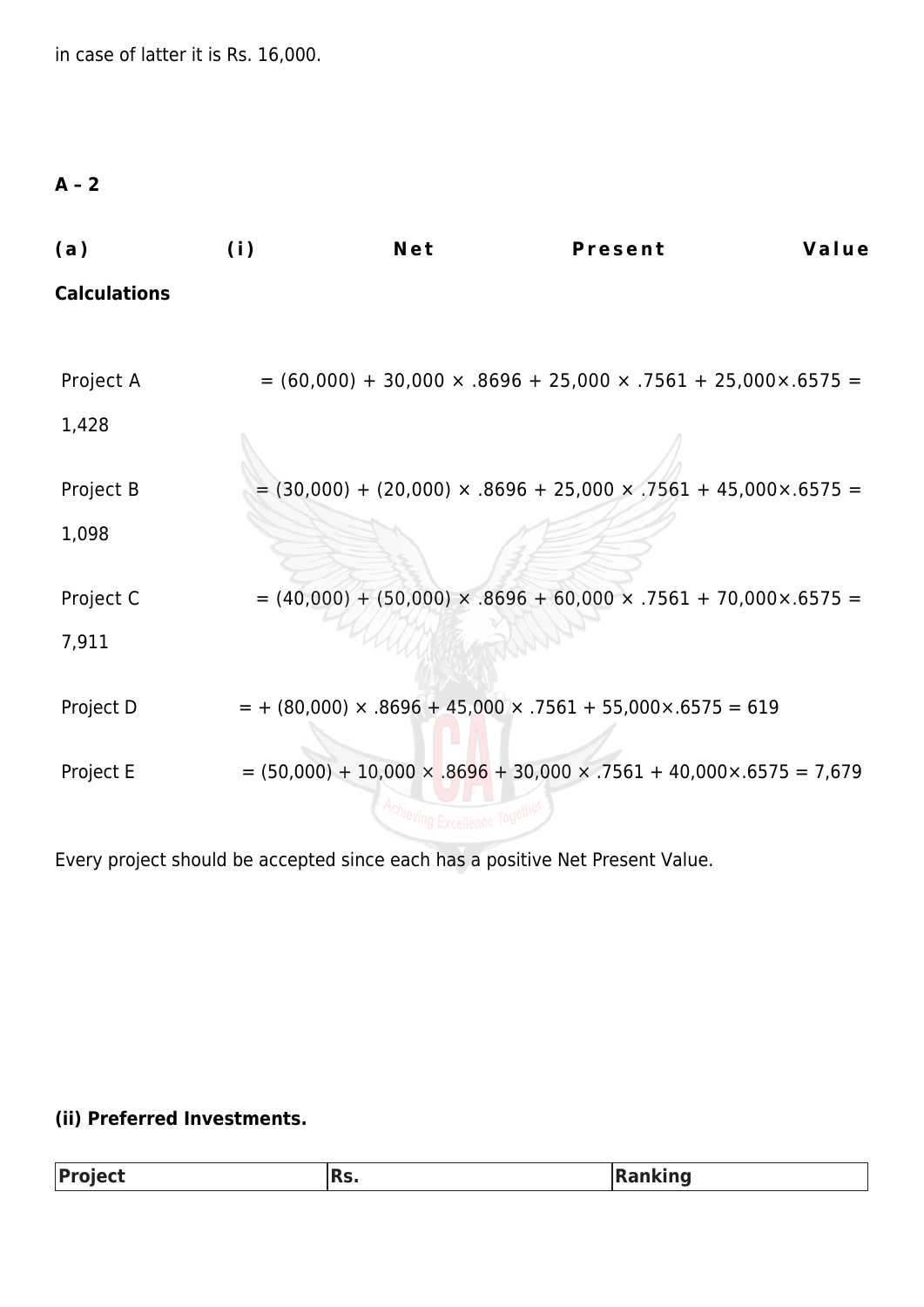| DCEB | ັ        |      |
|------|----------|------|
|      | 40,000   | -11  |
|      | 50,000   | lIII |
|      | 10,000   |      |
|      | 1,00,000 |      |

Z (in maximise) 1428 A + 1098 B + 7911 C + 619 D + 7679 E – 0.44F

 $= 60,000 A + 30,000 B + 40,000 C + 50,000 E + F \le 1,00,000$ 

 $= 20,000 B + 50,000 C + 80,000 D \le 1.1F + 30,000 A + 10,000 E + 90,000$ 

A, B, C, D, E, F

**Working:** If invested in Bank Deposit, yield @ 10% = 1.1

Cost of capital (if not invested)  $@ 15\% = 1.15$ 

The decision of not investing will yield a loss of revenue.

The revised NPV of revenue from the project will be  $= (1.1/1.15 - 1) = .044$  F

#### **(b) Linters Model**

Linter model has two parameters:

i. The target payout ratio,

ii. The spread at which current dividends adjust to the target.

John Linter based his model on a series of interviews which he conducted with corporate

managers in the mid 1950?s.While developing the model, he considers the following assumptions:

1. Firm have a long term dividend payout ratio. They maintain a fixed dividend payout over a long term. Mature companies with stable earnings may have high payouts and growth companies usually have low payouts.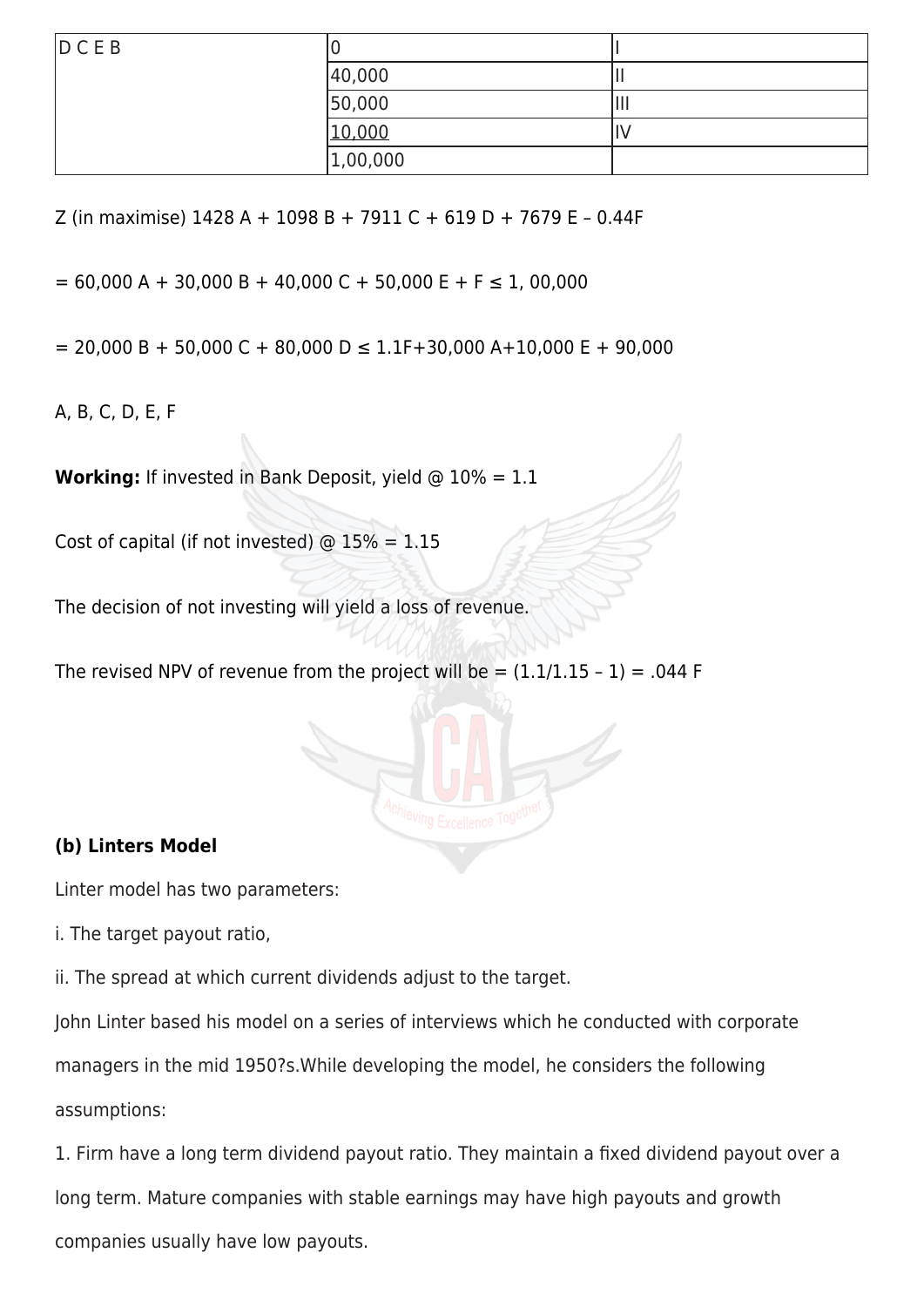2. Managers are more concerned with changes in dividends than the absolute amounts of dividends. A manager may easily decide to pay a dividend of Rs. 2 per share if last year too it was Rs. 2 but paying Rs. 3 dividend if last year dividend was Rs.2 is an important financial management decision.

3. Dividend changes follow changes in long run sustainable earnings.

4. Managers are reluctant to affect dividend changes that may have to be reversed.

Under Linter's model, the current year's dividend is dependent on current year's earnings and last year's dividend.

| $ D_{1}$ <sub>=</sub> $D_{0}$ + [(EPS × Target payout) - $D_{0}$ ] × Af |
|-------------------------------------------------------------------------|
|                                                                         |
| Where                                                                   |
| $D? = Dividend$ in year 1                                               |
| D0 = Dividend in year 0 (last year dividend)                            |
| $EPS = Earnings$ per share                                              |
| $Af = Adjustment factor$                                                |
|                                                                         |

## **Calculation of Net Working Capital requirement:**

**A – 3**

|                                                       | (Rs)      | (Rs) |
|-------------------------------------------------------|-----------|------|
| A. Current Assets                                     |           |      |
| Inventories:                                          |           |      |
| - Raw material stock<br>(Refer to Working note 3)     | 6,64,615  |      |
| - Work in progress stock<br>(Refer to Working note 2) | 5,00,000  |      |
| - Finished goods stock<br>(Refer to Working note 4)   | 13,60,000 |      |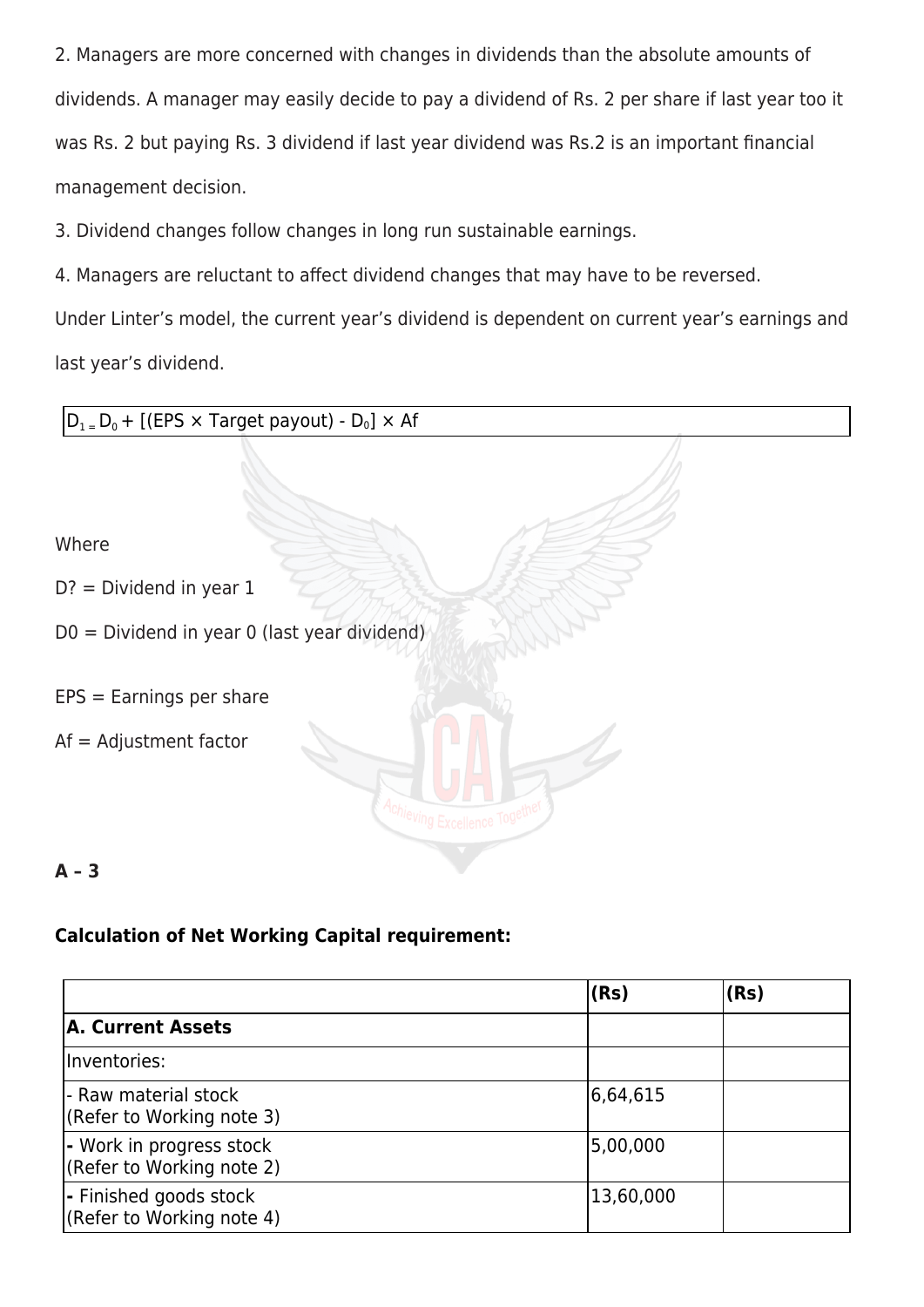| Receivables (Debtors)<br>(Refer to Working note 5)       | 25,40,769 |           |
|----------------------------------------------------------|-----------|-----------|
| Cash and Bank balance                                    | 25,000    |           |
| Gross Working capital                                    | 50,60,384 | 50,60,384 |
| B. Current Liabilities:                                  |           |           |
| Creditors for raw materials<br>(Refer to Working note 6) | 7,15,740  |           |
| Creditors for wages<br>(Refer to Working note 7)         | 91,731    |           |
|                                                          | 8,07,471  | 8,07,471  |
| Net Working Capital (A - B)                              |           | 42,52,913 |

### **Working Notes:**

### **1. Annual cost of production**

|                                                                                                     | (Rs)        |
|-----------------------------------------------------------------------------------------------------|-------------|
| Raw material requirements $\{(1,04,000 \text{ units} \times \text{Rs } 80) + \text{Rs } 3,20,000\}$ | 86,40,000   |
| Direct wages $\{(1,04,000 \text{ units} \times \text{Rs } 30) + \text{Rs } 60,000\}$                | 31,80,000   |
| Overheads (exclusive of depreciation) $\{(1,04,000 \times \text{Rs } 60) + \text{Rs } 1,20,000\}$   | 63,60,000   |
| <b>Gross Factory Cost</b>                                                                           | 1,81,80,000 |
| Less: Closing W.I.P.                                                                                | (5,00,000)  |
| Cost of Goods produced                                                                              | 1,76,80,000 |
| Less: Closing stock of Finished Goods (Rs $1,76,80,000 \times 8,000/1,04,000$ )                     | (13,60,000) |
| <b>Total Cash Cost of Sales</b>                                                                     | 1,63,20,000 |

### **2. Work in Progress stock:**

|                                                        | $ $ (Rs) |
|--------------------------------------------------------|----------|
| Raw material requirements (4,000 units $\times$ Rs 80) | 3,20,000 |
| Direct wages (50% $\times$ 4,000 units $\times$ Rs 30) | 60,000   |
| Overheads (50% $\times$ 4,000 units $\times$ Rs 60)    | 1,20,000 |
|                                                        | 5,00,000 |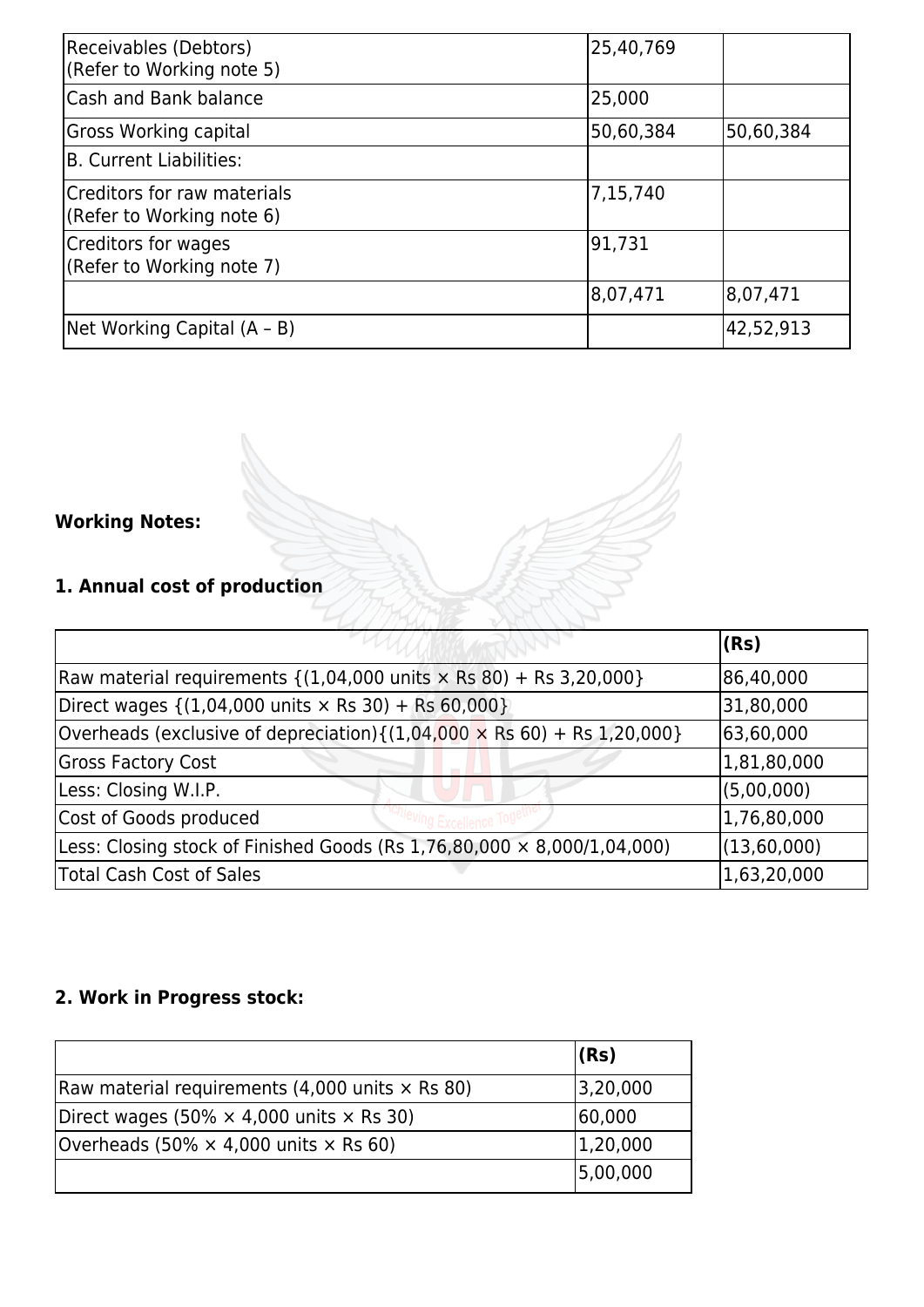#### **3. Raw material stock:**

It is given that raw material in stock is average 4 weeks consumption. Since, the company is newly formed, the raw material requirement for production and work in progress will be issued and consumed during the year.

Hence, the raw material consumption for the year (52 weeks) is as follows:.

|                                              | (Rs)      |
|----------------------------------------------|-----------|
| For Finished Goods $(1,04,000 \times$ Rs 80) | 83,20,000 |
| For Work in progress $(4,000 \times$ Rs 80)  | 3,20,000  |
|                                              | 86,40,000 |

**Ram material stock** Rs 86,40,00052 weeks  $\times$  4 weeks i.e. Rs 6,64,615

- **4. Finished goods stock:** 8,000 units@ Rs. 170 per unit = 13,60,000
- **5. Debtors for sale:** 1,63,20,000 × *852* = Rs. 25,10,769

| 6. Creditors for raw material:                   |               |
|--------------------------------------------------|---------------|
| Material Consumed (Rs. 83,20,000 + Rs. 3,20,000) | Rs. 86,40,000 |
| Add: Closing Stock of raw material               | Rs. 6,64,615  |
|                                                  | Rs. 93,04,615 |

Credit allowed by suppliers = Rs  $93,04,61552$  weeks  $\times$  4 weeks

7,15,740

#### **7. Creditors for wages**

Outstanding wage payment = Rs  $31,80,00052$  weeks  $\times$  1.5 weeks = Rs 91,731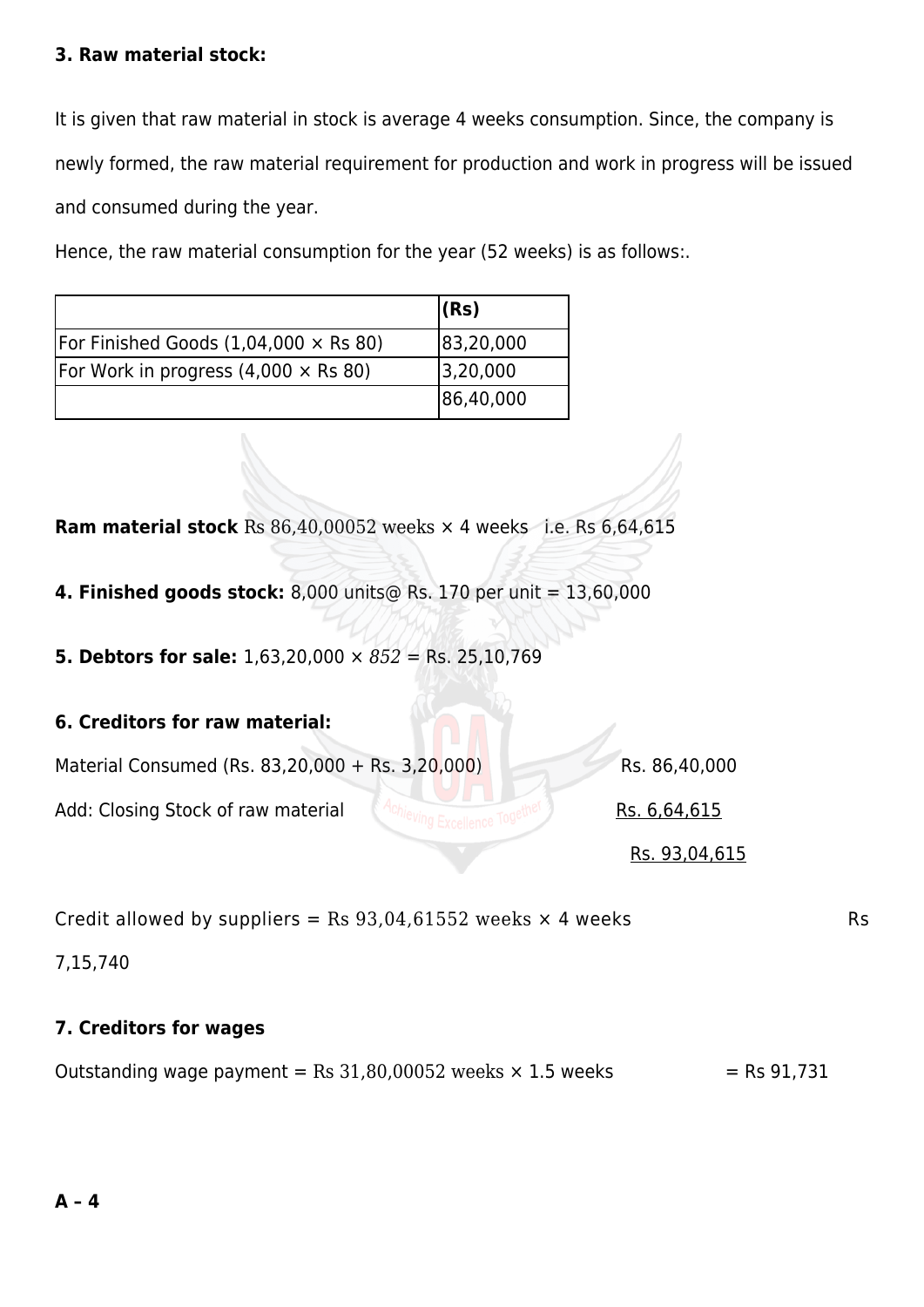#### **Working Notes:**

| 1. Computation of Net Present Values of Projects |                          |                 |                          |                             |                  |
|--------------------------------------------------|--------------------------|-----------------|--------------------------|-----------------------------|------------------|
| Year                                             | <b>Cash flows</b>        |                 | <b>Discount</b>          | <b>Discounted cash flow</b> |                  |
| <b>Project A</b><br>(Rs)                         | <b>Project B</b><br>(Rs) | factor @<br>16% | <b>Project A</b><br>(Rs) | <b>Project B</b><br>(Rs)    |                  |
|                                                  | (1)                      | (2)             | (3)                      | $(3) \times (1)$            | $(3) \times (2)$ |
| 0                                                | (1,35,000)               | (2,40,000)      | 1.000                    | (1,35,000)                  | (2,40,000)       |
| $\mathbf 1$                                      |                          | 60,000          | 0.862                    |                             | 51.720           |
| $\overline{2}$                                   | 30,000                   | 84,000          | 0.743                    | 22,290                      | 62,412           |
| 3                                                | 1,32,000                 | 96,000          | 0.641                    | 84,612                      | 61,536           |
| 4                                                | 84,000                   | 1,02,000        | 0.552                    | 46,368                      | 56,304           |
| 5                                                | 84,000                   | 90,000          | 0.476                    | 39,984                      | 42,840           |

Net present value 58,254 34,812

#### **1. Computation of Net Present Values of Projects**

#### **2. Computation of Cumulative Present Values of Projects Cash inflows**

| $ {\sf Year}$<br><b>Project A</b> |                            |                                | <b>Project B</b>                  |                              |
|-----------------------------------|----------------------------|--------------------------------|-----------------------------------|------------------------------|
|                                   | PV of cash<br>inflows (Rs) | <b>Cumulative</b><br>$PV$ (Rs) | <b>PV</b> of cash<br>inflows (Rs) | <b>Cumulative</b><br>PV (Rs) |
|                                   | $- -$                      |                                | 51,720                            | 51,720                       |
| 2                                 | 22,290                     | 22,290                         | 62,412                            | 1, 14, 132                   |
| 13                                | 84,612                     | 1,06,902                       | 61,536                            | 1,75,668                     |
| 4                                 | 46,368                     | 1,53,270                       | 56,304                            | 2,31,972                     |
| 5                                 | 39,984                     | 1,93,254                       | 42,840                            | 2,74,812                     |

#### (i) **Discounted payback period**:(Refer to Working note 2)

Cost of Project  $A = Rs.1,35,000$ 

Cost of Project  $B = Rs.2,40,000$ 

Cumulative PV of cash inflows of Project A after 4 years = Rs.1,53,270

Cumulative PV of cash inflows of Project B after 5 years = Rs.2,74,812

A comparison of projects cost with their cumulative PV clearly shows that the project A's cost

will be recovered in less than 4 years and that of project B in less than 5 years. The exact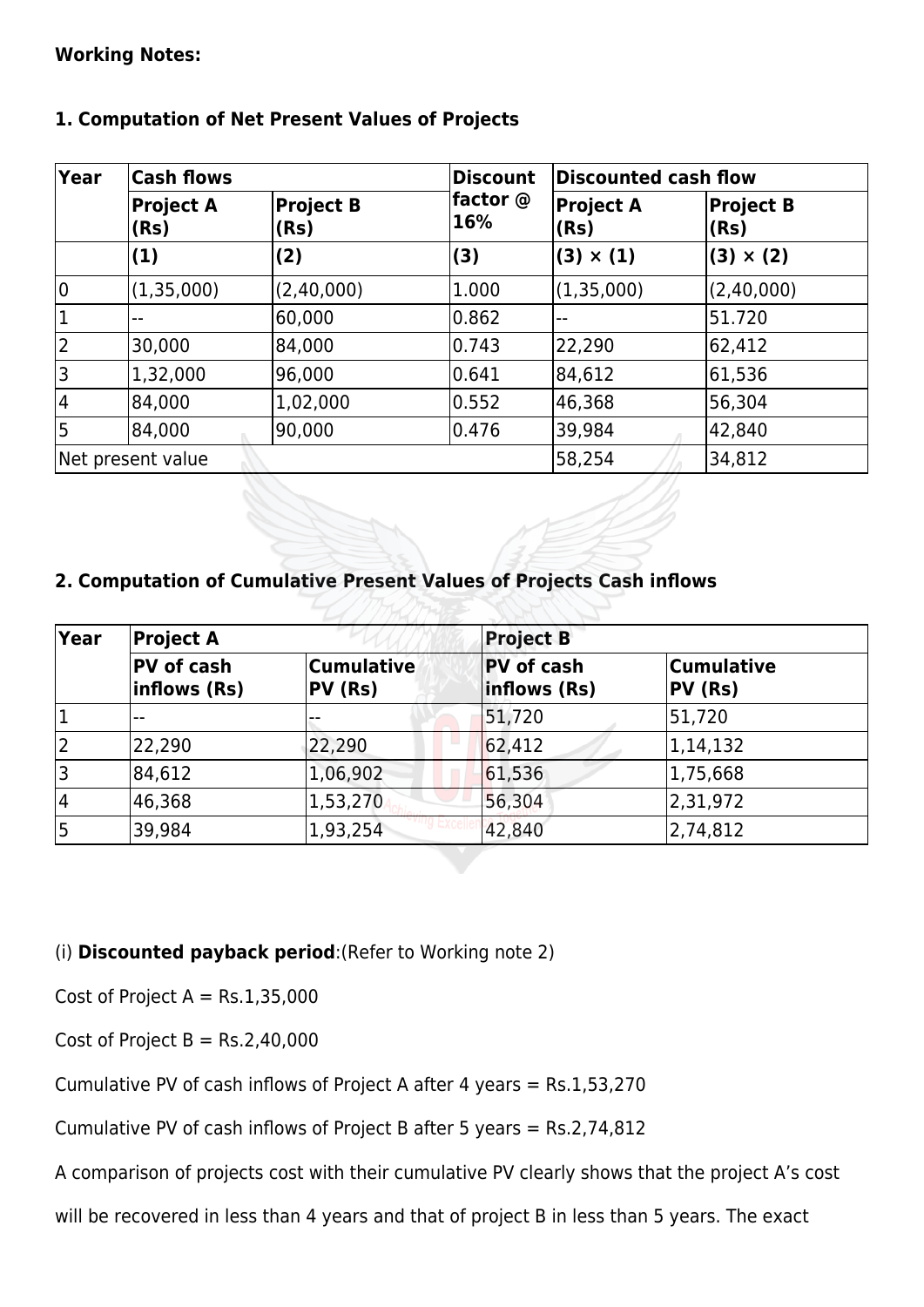duration of discounted payback period can be computed as follows:

|                                                                                                                                  | <b>Project A</b>                   | <b>Project B</b>                         |
|----------------------------------------------------------------------------------------------------------------------------------|------------------------------------|------------------------------------------|
| Excess PV of cash inflows over 18,270<br>the project cost (Rs)                                                                   | (Rs 1,53,270 - Rs 1,35,000)        | 34,812<br>$($ Rs 2,74,812 - Rs 2,40,000) |
| Computation of period<br>required to recover excess<br>amount of cumulative PV over<br>project cost<br>(Refer to Working note 2) | 0.39 year<br>(Rs 18,270/Rs 46,368) | $ 0.81$ years<br>(Rs 34,812/Rs 42,840)   |
| Discounted payback period                                                                                                        | 3.61 year<br>$(4 - 0.39)$ year     | $ 4.19$ years<br>$(5 - 0.81)$ years      |

**(ii) Profitability index (PI):** = Sum of discounted cash inflowsInitial cash outlay

Profitability Index (for Project A) = Rs  $1,93,254$ Rs  $1,35,000 = 1.43$ 

Profitability Index (for Project B) = Rs  $2,74,812$ Rs  $2,40,000 = 1.15$ 

#### **(iii) Net present value (NPV) (for Project A) =** Rs 58,254

Net present value (NPV) (for Project B) =  $Rs$  34,812

(Refer to Working note 1)

**Conclusion:** As the NPV, PI of Project A is higher and Discounted Pay back is lower, therefore

Project A should be accepted.

#### **A – 5**

#### **(i) Statement of Weighted Average Cost of Capital**

| <b>Project Cost</b> |        | $ $ of capital<br>structure | <b>Financing Proportion After tax cost</b><br>$(1 - Tax 50%)$ | Weighted<br><b>Average cost (%)</b> |
|---------------------|--------|-----------------------------|---------------------------------------------------------------|-------------------------------------|
| Upto Rs 2 Lakhs     | Debt   | 0.4                         | $ 10\% (1 - 0.5)  = 5\%$                                      | $10.4 \times 5 = 2.0$               |
|                     | Equity | 0.6                         | 12%                                                           | $ 0.6 \times 12 = 7.2 $             |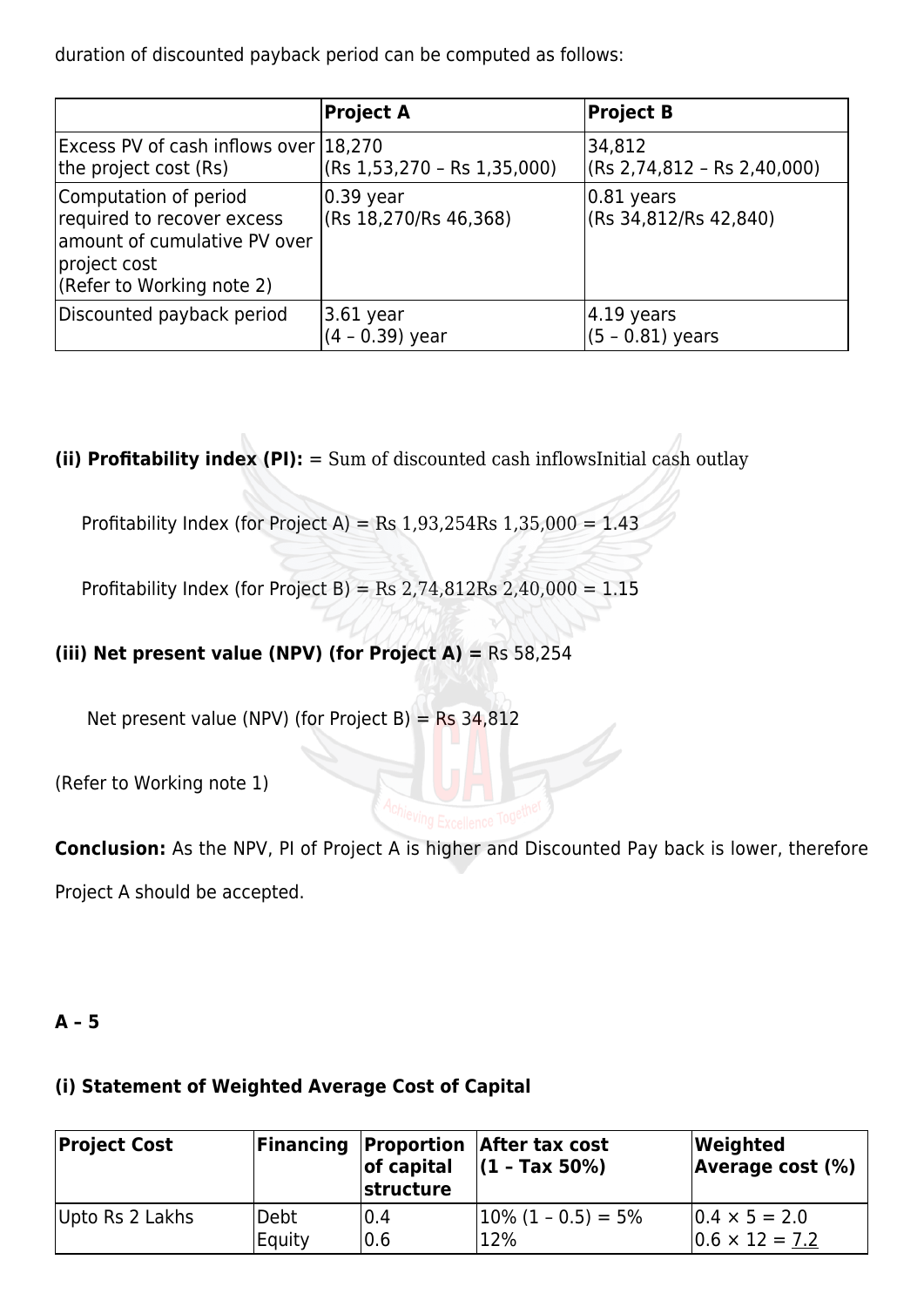|                                         |                |             |                                  | 9.2%                                              |
|-----------------------------------------|----------------|-------------|----------------------------------|---------------------------------------------------|
| Above Rs 2 Lakhs<br>& Upto Rs 5 Lakhs   | Debt<br>Equity | 0.4<br> 0.6 | $11\% (1 - 0.5) = 5.5\%$<br>13%  | $0.4 \times 5.5 = 2.2$<br>$0.6 \times 13 = 7.8$   |
|                                         |                |             |                                  | 10.0%                                             |
| Above 5 Lakhs<br>& Upto Rs 10 Lakhs     | Debt<br>Equity | 0.4<br> 0.6 | $12\%(1 - 0.5) = 6\%$<br>14%     | $10.4 \times 6 = 2.4$<br>$0.6 \times 14 = 8.4$    |
|                                         |                |             |                                  | 10.8%                                             |
| Above Rs 10 Lakhs<br>& Upto Rs 20 Lakhs | Debt<br>Equity | 0.4<br> 0.6 | $13\%(1 - 0.5) = 6.5\%$<br>14.5% | $0.4 \times 6.5 = 2.6$<br>$0.6 \times 14.5 = 8.7$ |
|                                         |                |             |                                  | <u>11.3%</u>                                      |

| <b>Project</b> | <b>Fund requirement</b> | <b>Cost of capital</b>       |
|----------------|-------------------------|------------------------------|
|                | <b>Rs 6.5 Lakhs</b>     | 10.8% (from the above table) |
|                | Rs 14 Lakhs             | 11.3% (from the above table) |

**(ii)** If a Project is expected to give after tax return of 10%, it would be acceptable provided its project cost does not exceed Rs. 5 lakhs or, after tax return should be more than or at least equal to the weighted average cost of capital.

**A – 6**

#### **(a)**

Today, the role of chief financial officer, or CFO, is no longer confined to accounting, financial reporting and risk management. It's about being a strategic business partner of the chief executive officer, or CEO. Some of the key differences that highlight the changing role of a CFO are as follows:-

| What a CFO used to do?     | What a CFO now does?                                            |
|----------------------------|-----------------------------------------------------------------|
| Budgeting                  | Budgeting                                                       |
| Forecasting                | Forecasting                                                     |
| Accounting                 | Managing M&As                                                   |
| Treasury (cash management) | Profitability analysis (for example, by customer<br>or product) |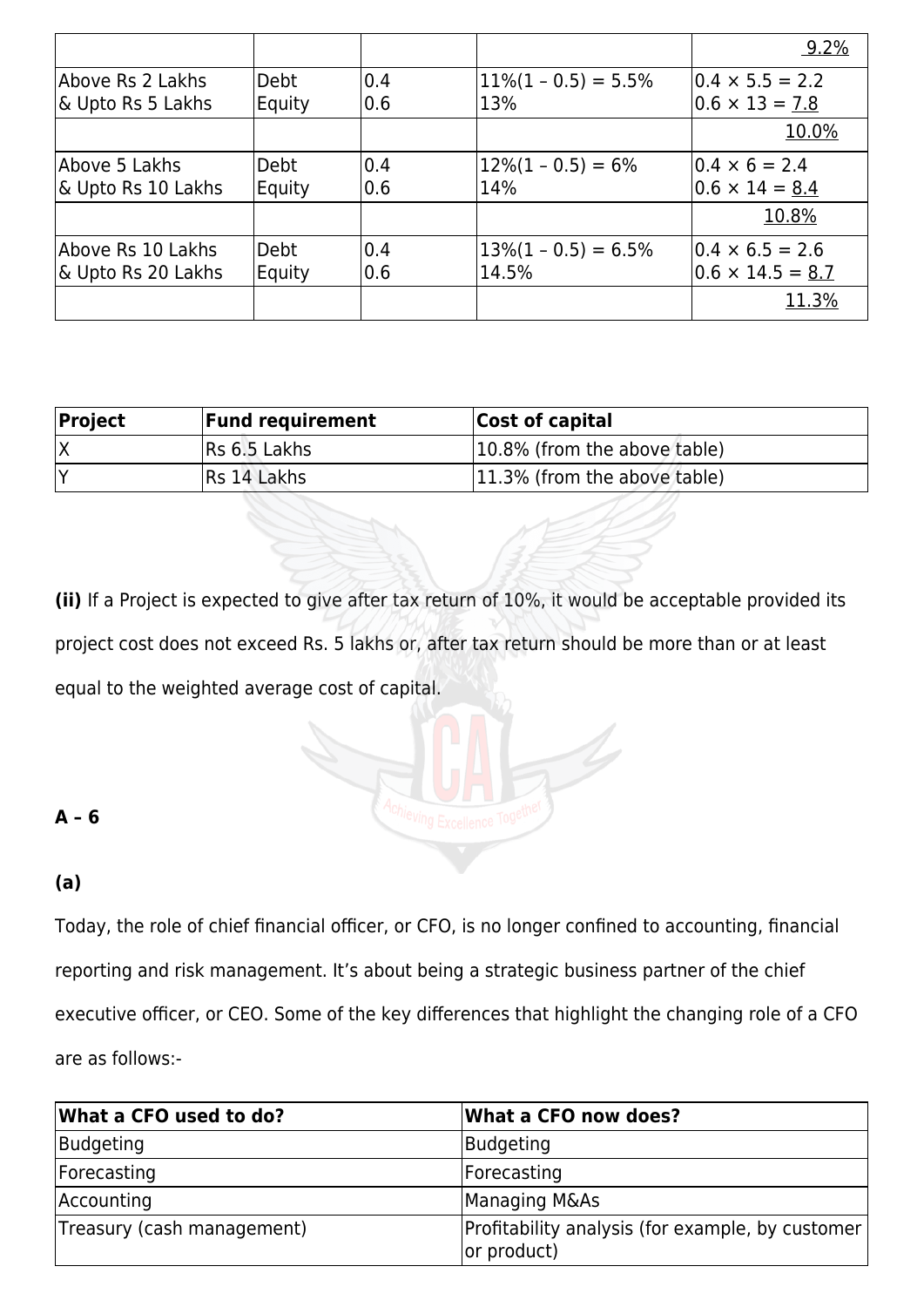| Preparing internal financial reports for<br>management. | Pricing analysis                                           |
|---------------------------------------------------------|------------------------------------------------------------|
| Preparing quarterly, annual filings for<br>linvestors.  | Decisions about outsourcing                                |
| Tax filing                                              | Overseeing the IT function                                 |
| Tracking accounts payable and accounts<br>receivable.   | Overseeing the HR function                                 |
| Travel and entertainment expense<br>management          | Strategic planning (sometimes overseeing this<br>function. |
|                                                         | Regulatory compliance                                      |
|                                                         | Risk management.                                           |

#### **(b)**

The differences between Factoring and Bills discounting are as follows:

(i) Factoring is called as "Invoice factoring? whereas bills discounting is known as "Invoice discounting".

(ii) In factoring the parties are known as client, factor and debtor whereas in bills discounting they are known as Drawer, Drawee and Payee.

(iii) Factoring is a sort of management of book debts whereas bills discounting is a sort of

borrowing from commercial banks.

(iv) For factoring there is no specific Act; whereas in the case of bills discounting, the Negotiable Instrument Act is applicable.

#### **(c)**

Financial ratios provide clues but not conclusions. These are tools only in the hands of experts because there is no standard ready-made interpretation of financial ratios as the name indicates it is the reciprocal of payback period. A major drawback of the payback period method of capital budgeting is that it does not indicate any cut off period for the purpose of investment decision. It is, however, argued that the reciprocal of the payback would be a close approximation of the Internal Rate of Return (later discussed in detail) if the life of the project is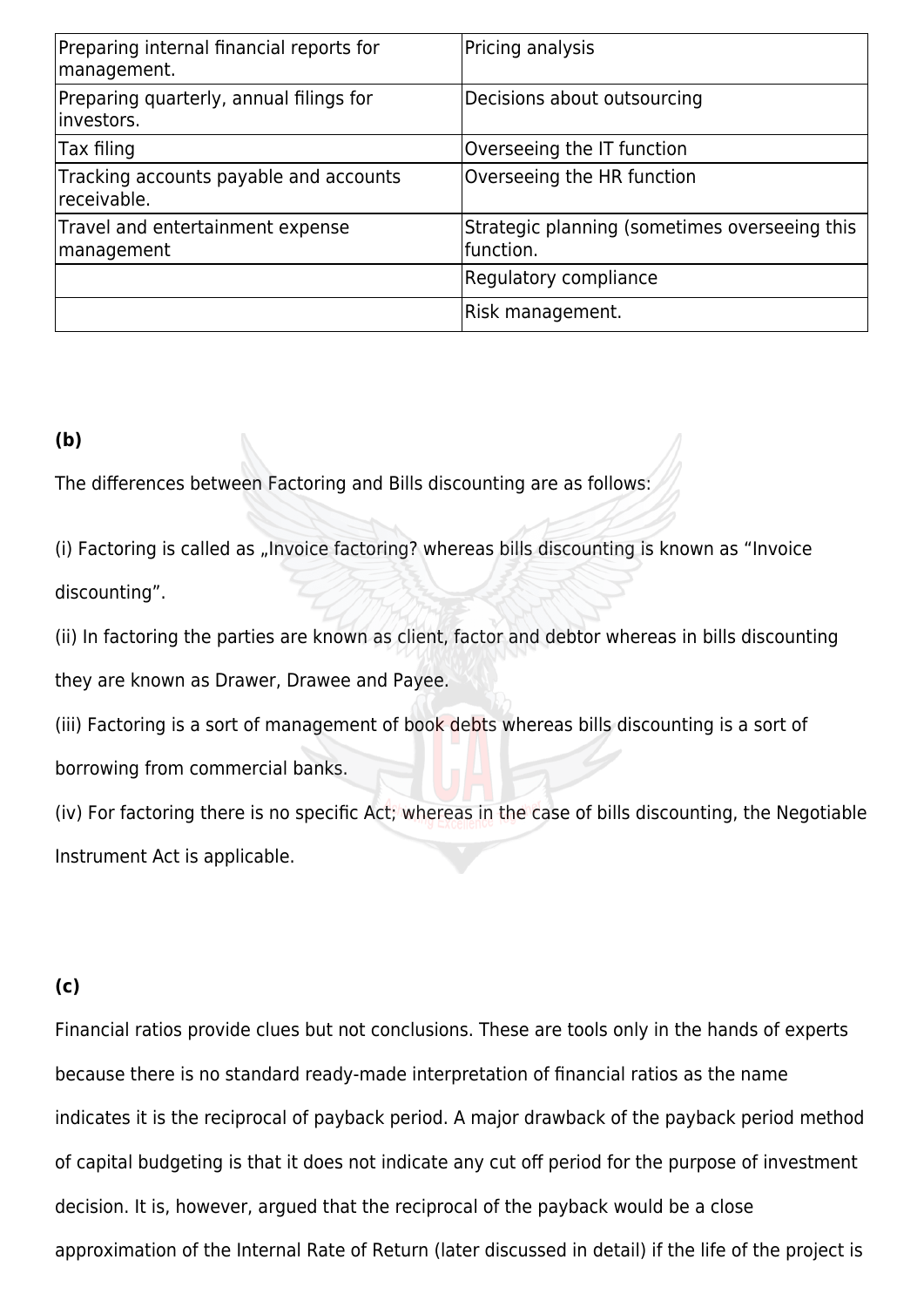at least twice the payback period and the project generates equal amount of the annual cash inflows. In practice, the payback reciprocal is a helpful tool for quickly estimating the rate of return of a project provided its life is at least twice the payback period. The payback reciprocal can be calculated as follows:

Payback Reciprocal = Average annual cash inflowInitial Investment

#### **A – 7**

#### **(a)**

A floating exchange rate has many advantages:

(i) A floating exchange rate has the great advantage of allowing a Central bank and /or

government to pursue its own independent monetary policy.

(ii) Floating exchange rate regime allows exchange rate to be used as a policy tool: for example, policy-makers can adjust the nominal exchange rate to influence the competitiveness of the trade able goods sector.

(iii) As there is no obligation or necessity to intervene in the currency markets, The central bank is not required to maintain a huge foreign exchange reserves.

**(b)** Demand for money is in the nature of derived demand; it is demanded for it purchasing power. Basically people demand money because they wish to have command over real goods and services with the use of money

| <b>Foreign direct investment (FDI)</b>                             | Foreign portfolio investment<br>(FPI)                                              |
|--------------------------------------------------------------------|------------------------------------------------------------------------------------|
| Investment involves creation of physical<br>assets                 | Investment is only in financial assets                                             |
| Has a long term interest and therefore<br>remain invested for long | <b>Only short term interest and generally</b><br>remain invested for short periods |

#### **(c) Foreign direct investment (FDI) VS Foreign portfolio investment (FPI)**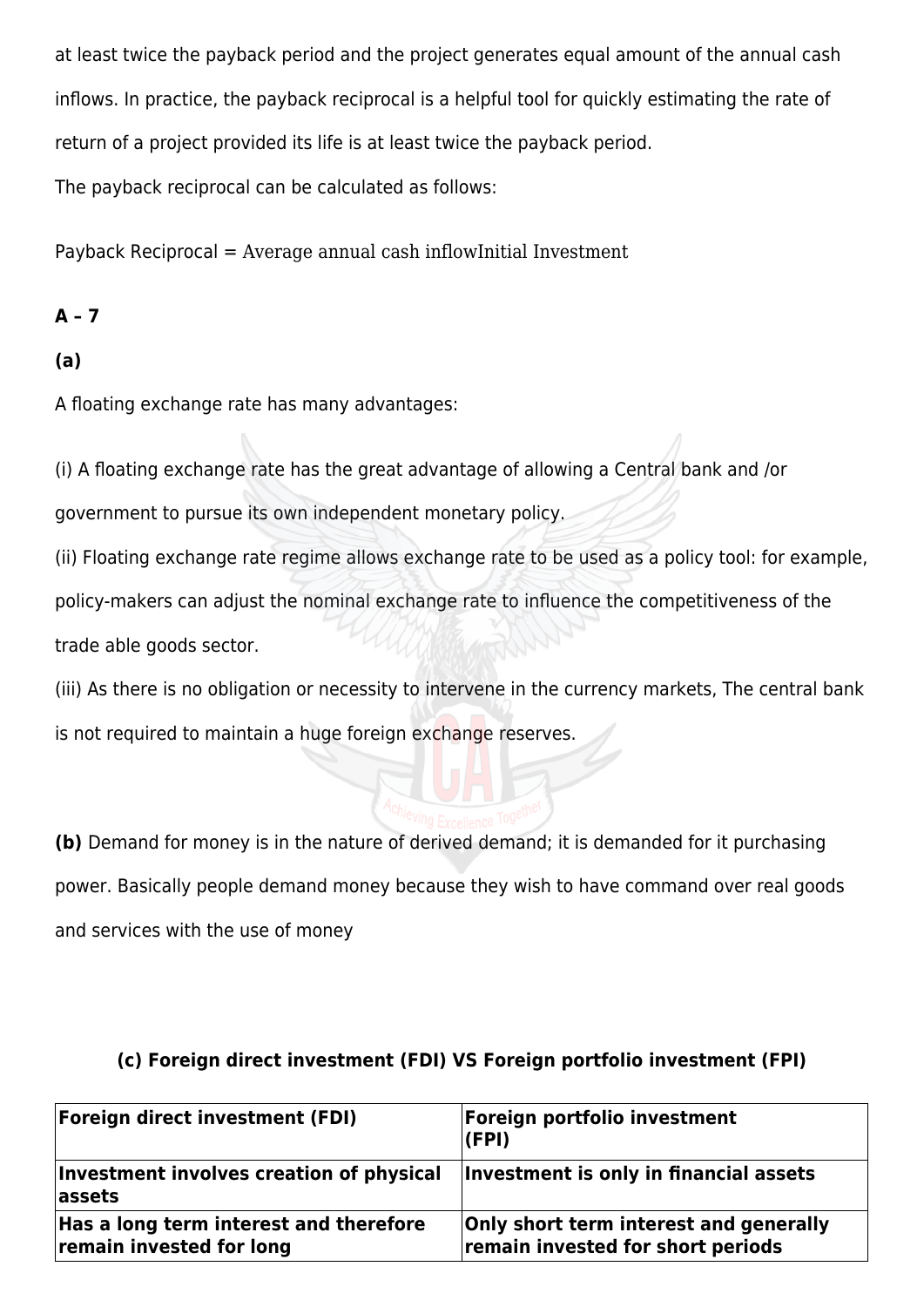| <b>Relatively difficult to withdraw</b>                                                                                         | <b>Relatively easy to withdraw</b>                                                                                                       |
|---------------------------------------------------------------------------------------------------------------------------------|------------------------------------------------------------------------------------------------------------------------------------------|
| Not inclined to be speculative                                                                                                  | <b>Speculative in nature</b>                                                                                                             |
| Often accompanied by technology<br>$\sf{transfer}$                                                                              | Not accompanied by technology transfer                                                                                                   |
| Direct impact on employment of labour<br>land<br>wages                                                                          | No direct impact on employment of<br>labour and wages                                                                                    |
| <b>Enduring interest in management and</b><br> control                                                                          | No abiding interest in management and<br>control                                                                                         |
| Securities are held with significant<br>degree of<br>influence by the investor on the<br><b>management</b><br>of the enterprise | Securities are held purely as a financial<br>investment and no significant degree of<br>influence on the management of the<br>enterprise |

#### **(d)**

(a) The money value of output equals total output times the average price per unit.

The money value of output is  $(7,000 \times 5) =$  Rs. 35,000.

(b) In a two sector economy, households receive an amount equal to the money value of output.

Therefore, the money income of households is the same as the money value of output i.e. Rs.

35,000.

(c) Total spending by households (Rs.  $35,000 \times 0.8$ ) i.e. Rs. 28,000.

(d) The total money revenues received by the business sector is equal to aggregate spending

by households i.e. Rs. 28, 000.

(e) The business sector makes payments of Rs. 35000 to produce output, whereas the

households purchase only output worth Rs. 28,000 of what is produced.

Therefore, the business sector has unsold inventories valued at Rs. 7000. They should be expected to decrease output.

#### **A – 8**

#### **(a)(i)**

The incentive to let other people pay for a good or service, the benefits of which are enjoyed by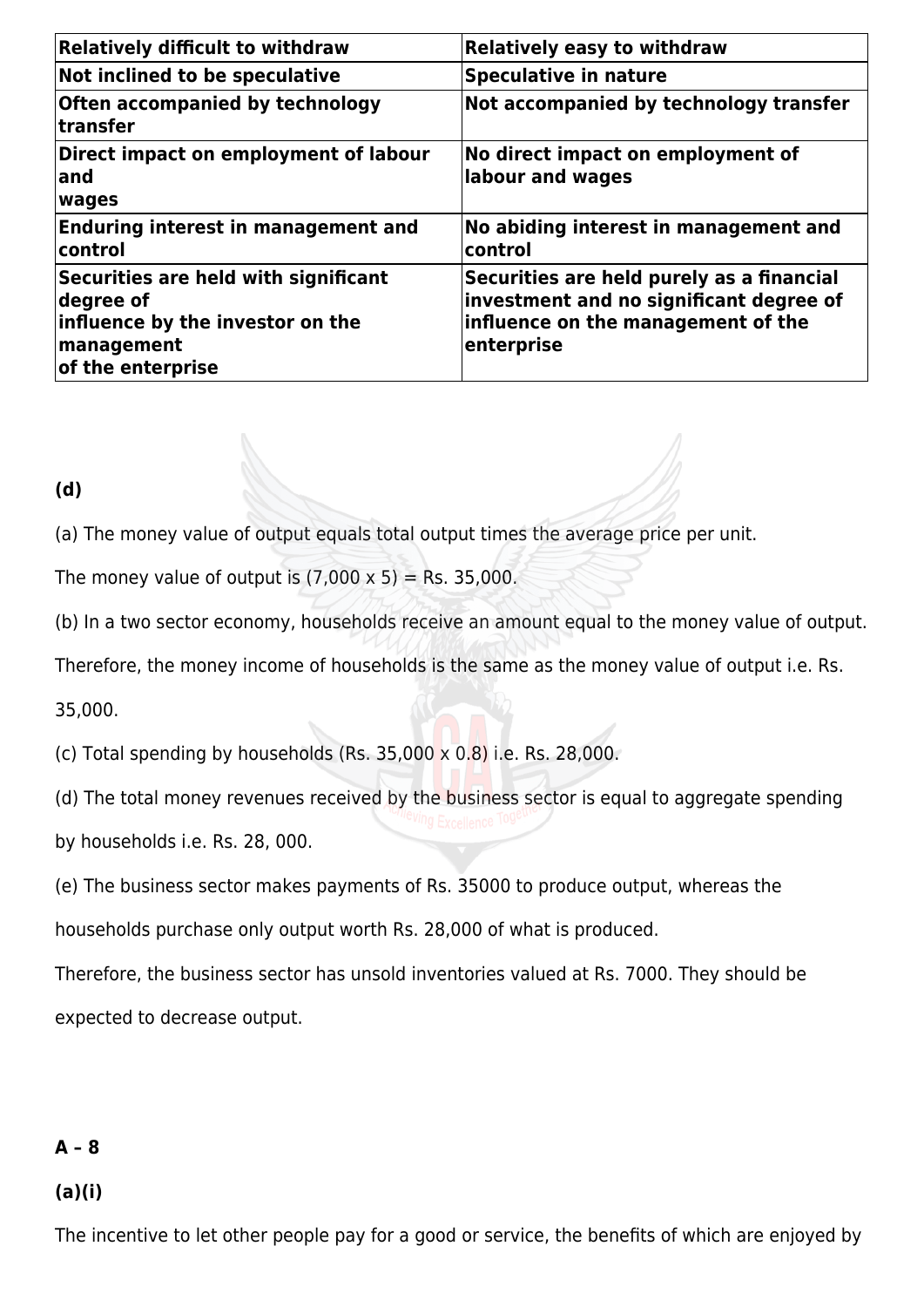an individual is known as the free rider problem. In other words, free riding is "benefiting from the actions of others without paying?. A free rider is a consumer or producer who does not pay for a nonexclusive good in the expectation that others will pay.

Public goods provide a very important example of market failure, in which the self interested behavior of individuals does not produce efficient results. We shall now see how free riding is applicable in the case of public goods. Consumers can take advantage of public goods without contributing sufficiently to their production. The absence of excludability in the case of public goods and the tendency of people to act in their own self interest will lead to the problem of free riding. If individuals cannot be excluded from the benefit of a public good, then they are not likely to express the value of the benefits which they receive as an offer to pay.

#### **(ii)**

Important determinant of demand for money. Higher the interest rate, higher would be opportunity cost of holding cash and lower the demand for money.

#### **(b)(i)**

 $GDPMP =$  (Value of output in primary sector - intermediate consumption of primary sector) + (value of output in secondary sector – intermediate consumption of secondary sector) + (value of output in tertiary sector -intermediate consumption of tertiary sector)

| Value of output in primary sector              | $= 500$ |
|------------------------------------------------|---------|
| - Intermediate consumption of primary sector   | $= 250$ |
| + Value of output in secondary sector          | $= 900$ |
| - Intermediate consumption in secondary sector | $= 300$ |
| + Value of output in tertiary sector           | $= 700$ |
| - Intermediate consumption of tertiary sector  | $= 300$ |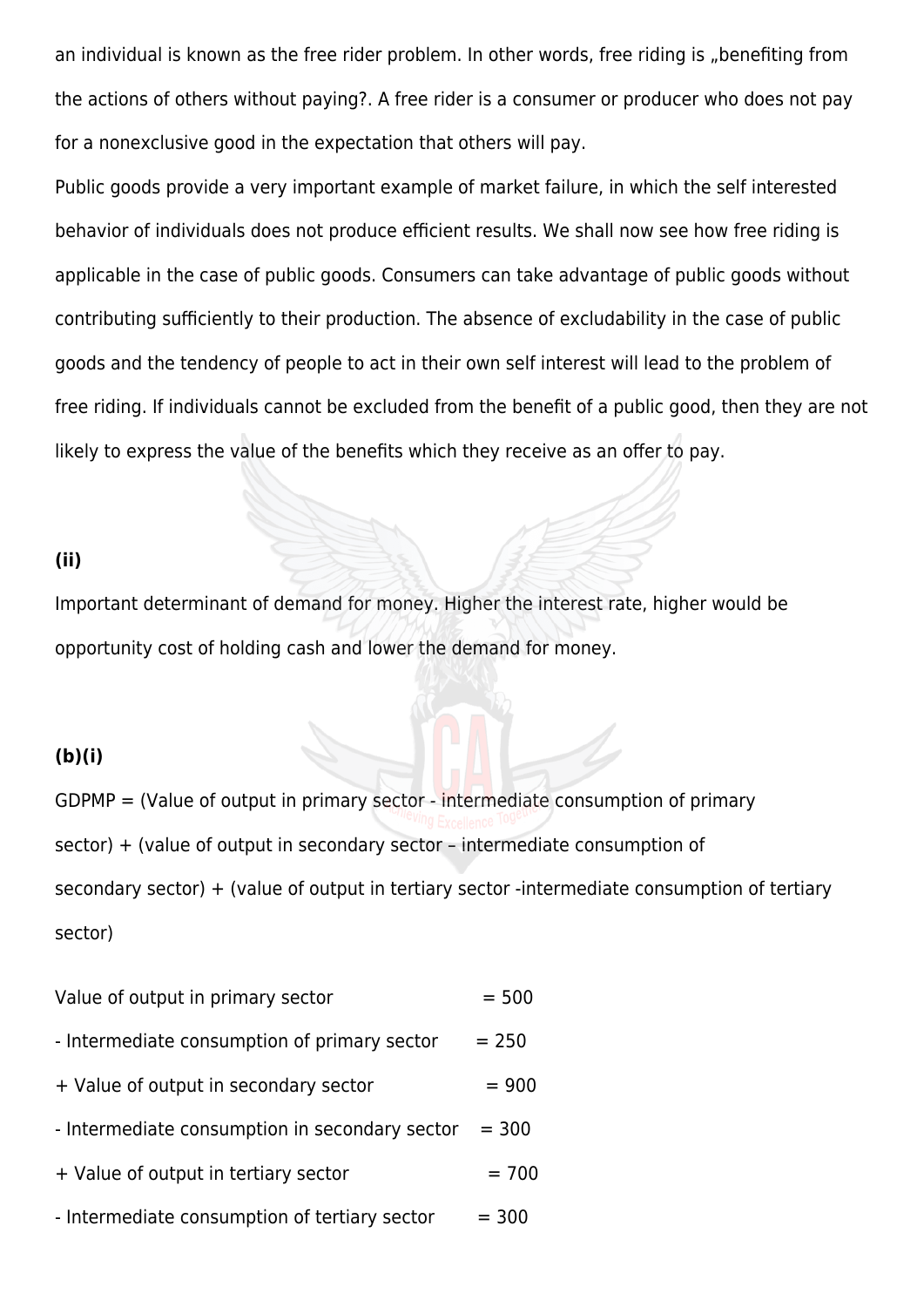GDP MP  $=$  Rs. 1250 Crores

#### **(ii)**

A nation should specialize in the production and export of the commodity in which its absolute disadvantage is smaller (this is the commodity of its comparative advantage) and import the commodity in which it's absolute disadvantage is greater (this is the commodity of its comparative disadvantage).

**A – 9**

#### **(a)(i)**

There are four possible types of externalities:

- Negative production externalities
- Positive production externalities
- Negative consumption externalities ,and
- Positive consumption externalities

#### **(ii)**

(i) The price index for exports of Country A in year 2012 (2000 base-year), was 116.1 means that compared to year 2000, its export prices were 16.1 percent above the 2000 base year prices.

(ii) The price index for Country A?s imports was 120.2 in year 2012(2000 base year), means that compared to year 2000, its import prices were 20.2percent above the 2000 base year prices. (iii) The index of the terms of trade for Country A in 2012 would be calculated as follows:

Terms of Trade = Price of a country's exportsPrice index ot its imports  $\times$  100

 $= (116.1/120.2) \times 100 = 96.6$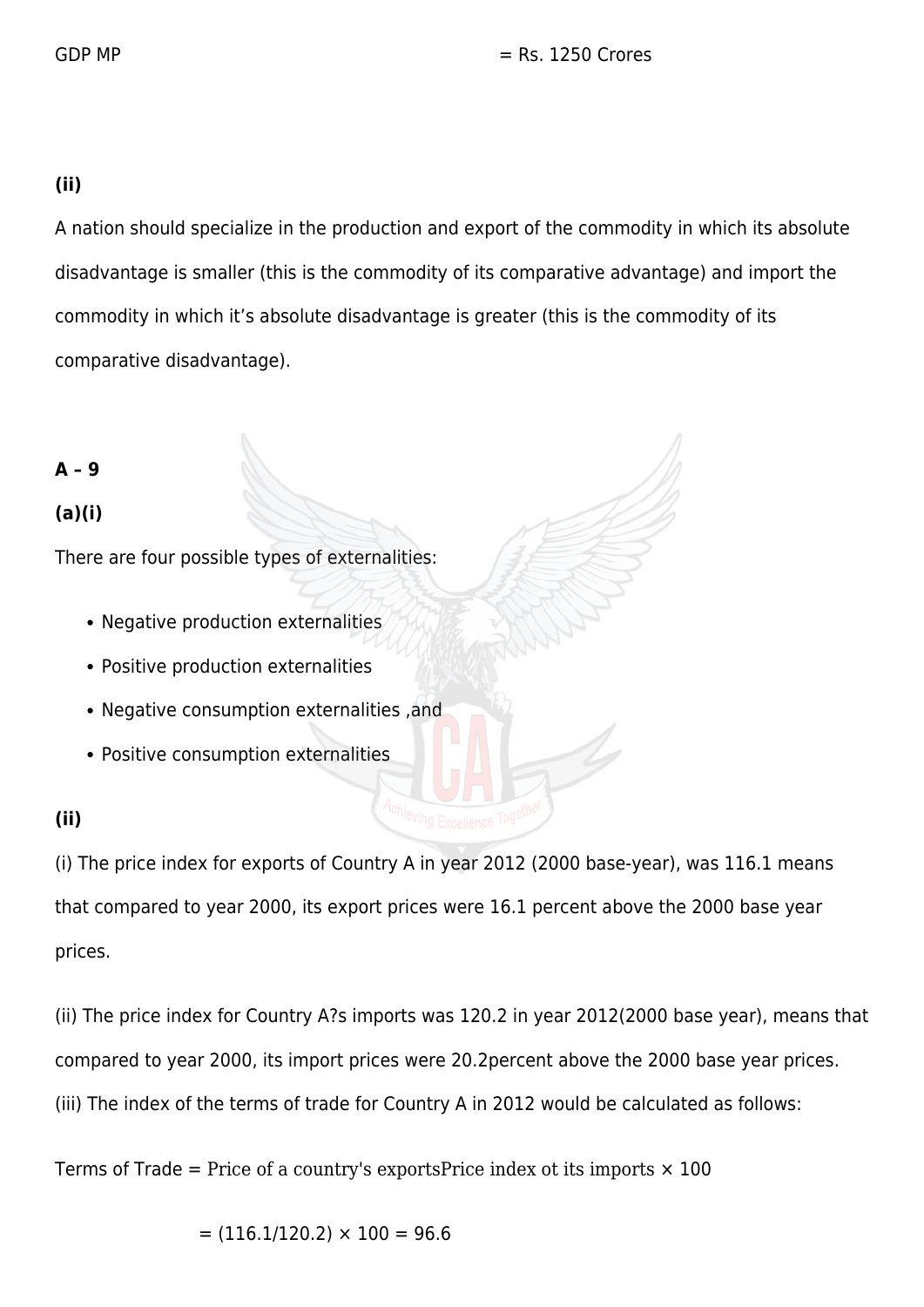"Terms of trade" is ratio of the price of a country's export commodity to the price of its import commodity. The figure 96.6 means that each unit of country A's exports in 2012 exchanged for 3.4 percent  $(3.4 = 100 - 96.6)$  fewer units of imports than in the base year.

#### **(b)(i)**

Direct provision of a public good by government can help overcome free-rider problem which leads to market failure. The non-rival nature of consumption provides a strong argument for the government rather than the market to provide and pay for public goods. In the case of such pure public goods where entry fees cannot be charged, direct provision by governments through the use of general government tax revenues is the only option. Excludable public goods can be provided by government and the same can be financed through entry fees. A very commonly followed method is to grant licenses to private firms to build a public good facility. Under this method, the goods are provided to the public on payment of an entry fee. In such cases, the government regulates the level of the entry fee chargeable from the public and keeps strict watch on the functioning of the licensee to guarantee equitable distribution of welfare.

**(ii)**The equilibrium level of output can be found by equating output and aggregate spending i.e. by solving  $Y = C + I + X$ -M for Y

 $Y = C + I + X - M$  $Y = 700 + 0.8Y + 1200 + 100$  $Y - 0.8Y = 700 + 1200 + 100$  $0.2Y = 2000$  $Y = 2000 / .2 = 10,000$ 

#### **A – 10**

**(a)(i)**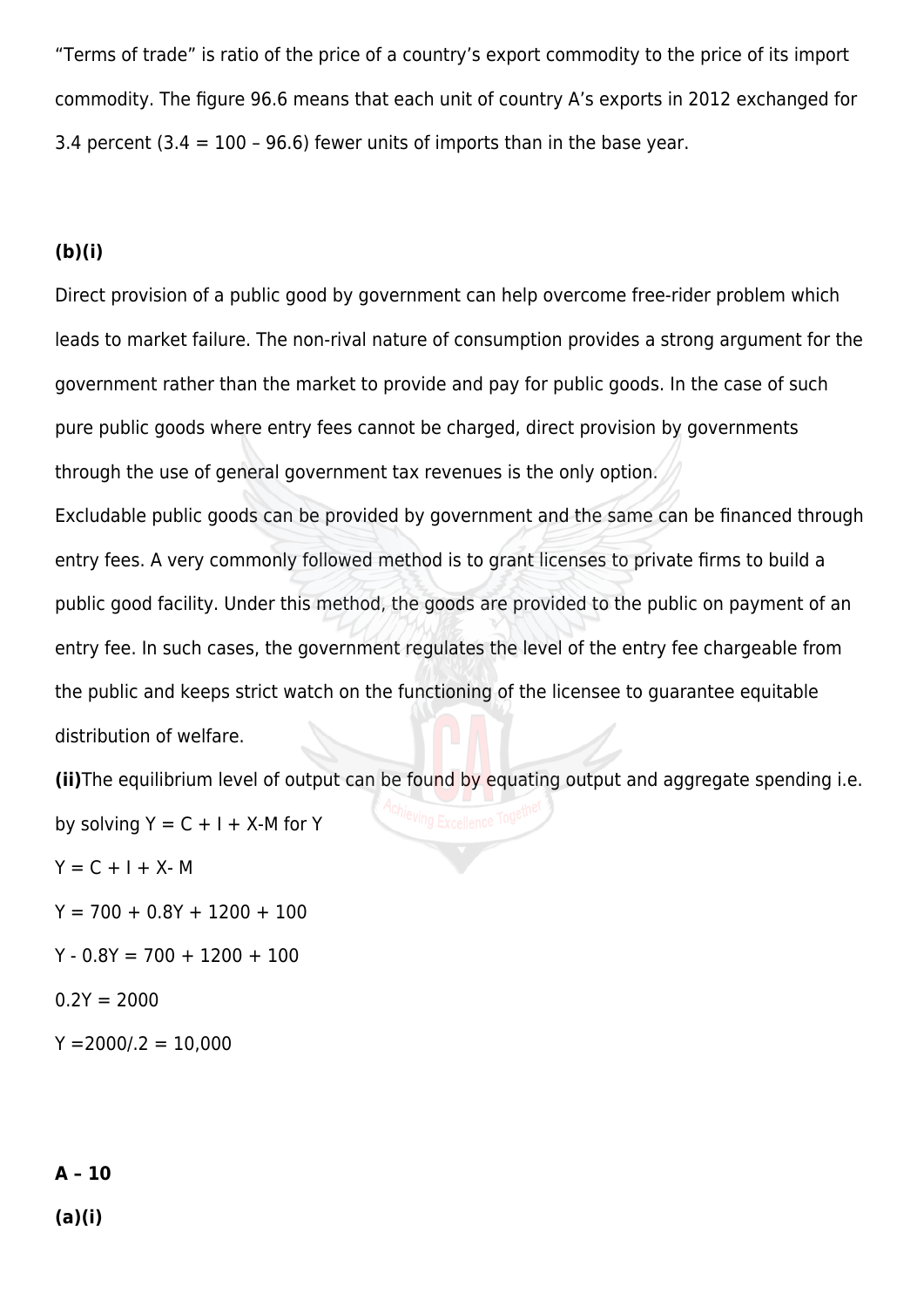- In India, foreign investment is prohibited in the following sectors:
- (i) Lottery business including Government / private lottery, online lotteries, etc.
- (ii) Gambling and betting including casinos etc.
- (iii) Chit funds
- (iv) Nidhi company
- (v) Trading in Transferable Development Rights (TDRs)
- (vi) Real Estate Business or Construction of Farm Houses
- (vii) Manufacturing of cigars, cheroots, cigarillos and cigarettes, of tobacco or

of tobacco substitutes

(viii) Activities / sectors not open to private sector investment e.g. atomic energy and railway operations (other than permitted activities).

#### **(ii)**

The value of the increment to consumer expenditure per unit of increment to income; termed b such that  $0 < b < 1$ .

#### **(b)(i)**

In contrast to the Keynesian demand for transaction balances which is interest in elastic, the transaction demand of Baumol and Tobin is interest-elastic.

#### **(ii)**

M1 is composed of currency and coins with the people, demand deposits of banks (current and saving accounts) and other deposits of the RBI.

### **A – 11**

**(a)(i)**